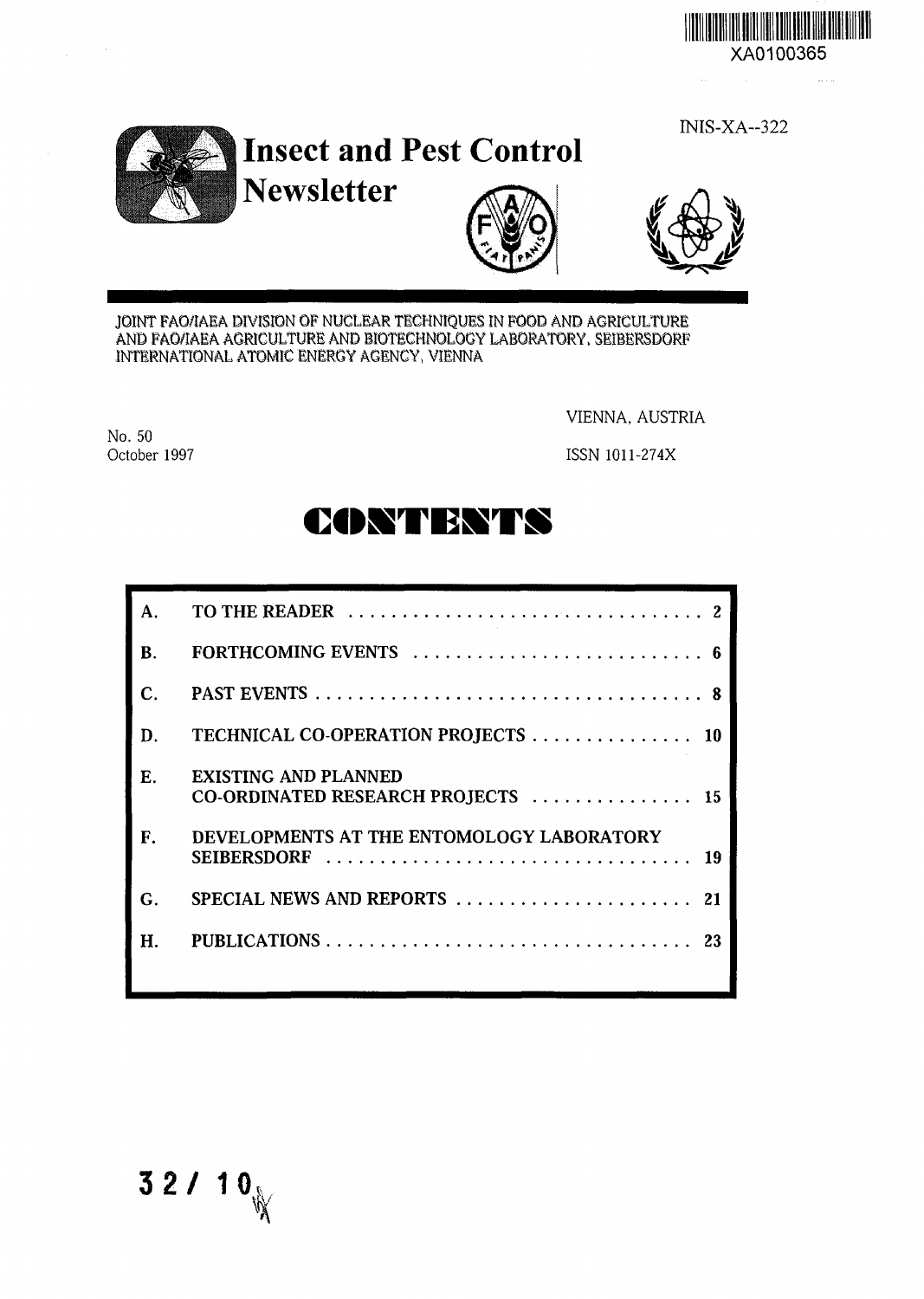

# **A. TO THE READER**

## Letter from the Section Head

The last year has again been a very intense and interesting period for the Insect and Pest Control Sub-programme of the Joint FAO/IAEA Division. It has been a hectic time for all of us since the last Newsletter in March, 1996. Many exciting things have happened and outstanding results have been obtained in many projects. The apparent eradication of tsetse fly from Zanzibar is particularly noteworthy, with nearly a year now since the last capture of a wild fly. This is the first time that tsetse SIT (Sterile Insect Technique) was done on an area-wide scale with sterile flies being released by air. The excellent results obtained have proven that eradication of tsetse by integrating SIT with conventional suppression methods, is technically feasible and effective. With the cost of sterile flies continuing to decrease as a result of continuous improvements in rearing and release, this technology will soon be ready for application with other species and over larger areas on the African mainland.

We also report on the completion of new sterile insect rearing factories in Guatemala and Madeira, and the shift to mass production of genetic sexing strains in several Mediterranean fruit fly mass production facilities. In this issue of the Newsletter we report also on other important events and programmes in which we have been directly or indirectly involved.

From the feed-back we received from many

of you, this Newsletter is the best way for you to keep up with what is happening in the field of SIT and related area-wide programmes. In the future there will also be a new way to keep up with our activities. The Joint Division is joining the internet and is presently developing a home page which will also include a calendar of events of the Insect and Pest Control subprogramme. This will be an additional way to stay current with information on upcoming events, such as symposia, training courses, and research co-ordination meetings.

Our staff has been relatively stable in the last year with only few leaving or joining the Insect and Pest Control Subprogramme. There is a new secretary, Ms. Maria Eugenia Guerra Garduño, who has many years of experience working for the Joint FAO/IAEA Division. Also Mr. Pat Gomes has joined the staff at the Section's office as Eastern Mediterranean Regional Officer. To learn a little about his background please see the last section of this newsletter. Gerado Ortiz, our Latin America Regional Officer returned to Mexico in July 1997, after more than three years providing very competent and dedicated support to fruit fly SIT programmes in the region. We will miss him very much! Fortunately he will continue for some time providing backstopping to these projects from Mexico. Mr. David Nadel, an ex-staff member ended a one-year consultancy at Seibersdorf, where he provided support in developing systems to upscale and partially automate tsetse mass rearing. Mr. Carlos Caceres, a Junior Professional Officer who worked in Seibersdorf on medfly genetics and successfully developed inversions in medfly sexing strains, returned to Guatemala to head the recently privatized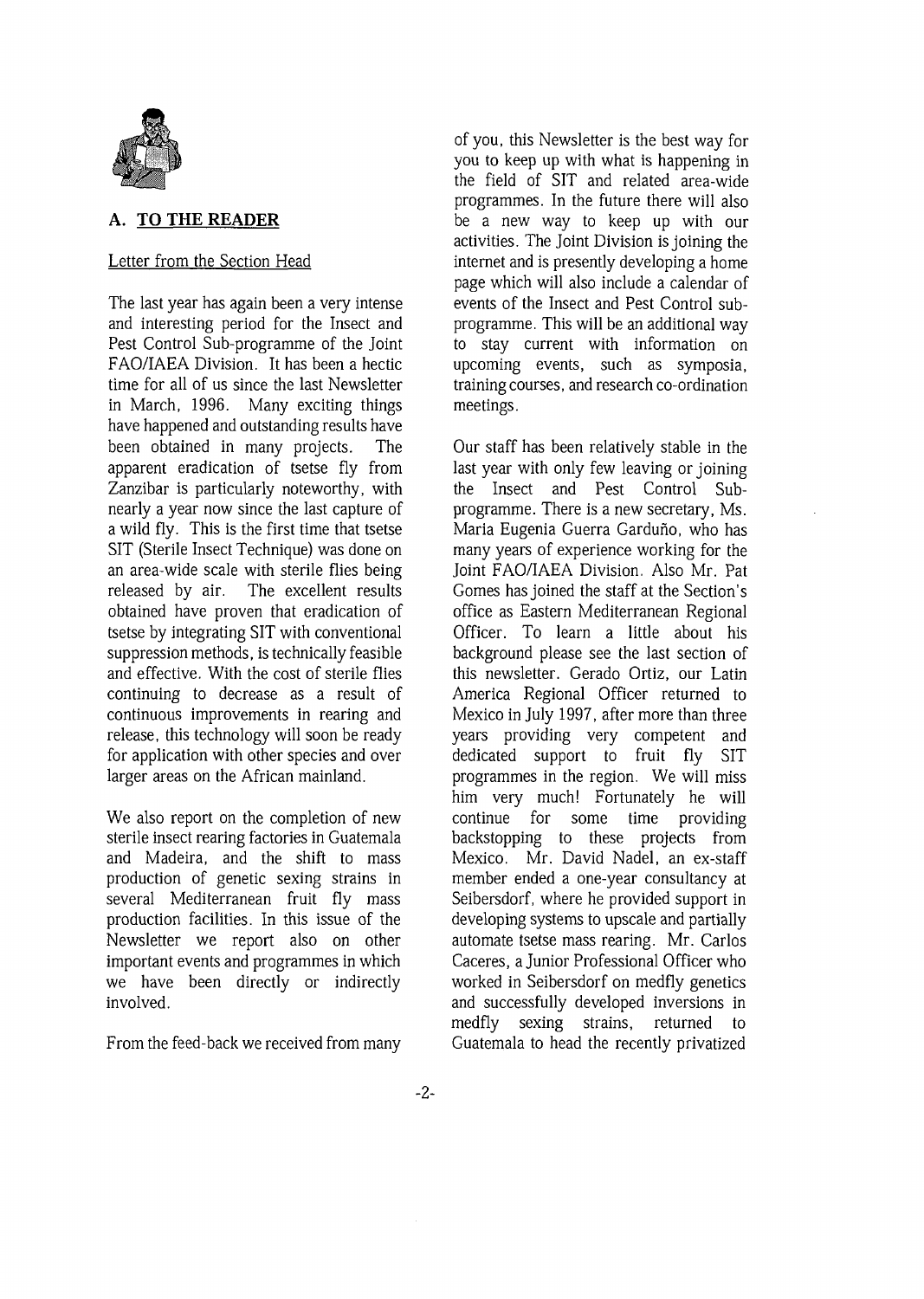new mass rearing facility at El Pino. We wish them all success and good fortune in their new positions.

I would like to call your attention to the upcoming FAO/IAEA International Conference on "Area-Wide Control of Insect Pests Integrating the Sterile Insect and Related Nuclear and Other Techniques", which we are organizing for next year in Penang, Malaysia. The last such event, held in Vienna in 1992, was attended by 83 participants from 36 countries. The 1998 International Conference will be held from 28 May to 2 June in conjunction with the 5th International Symposium of Fruit Flies of Economic Importance, which will also be held at the same location in Penang from 1- 5 June 1998. Hopefully this will allow many of you to combine attendance at both events. We hope you will be able to take advantage of this opportunity.

Finally, I would like to take this opportunity, on behalf of myself and all the staff of the Sub-programme, to thank those of you who are involved in one way or another in SIT- related R&D and action programmes, for your collaboration and hard work. With the public becoming increasingly interested in more environment-friendly pest control alternatives, we are certainly looking forward to an exciting and promising future for SIT-related activities.

Jorge Hendrichs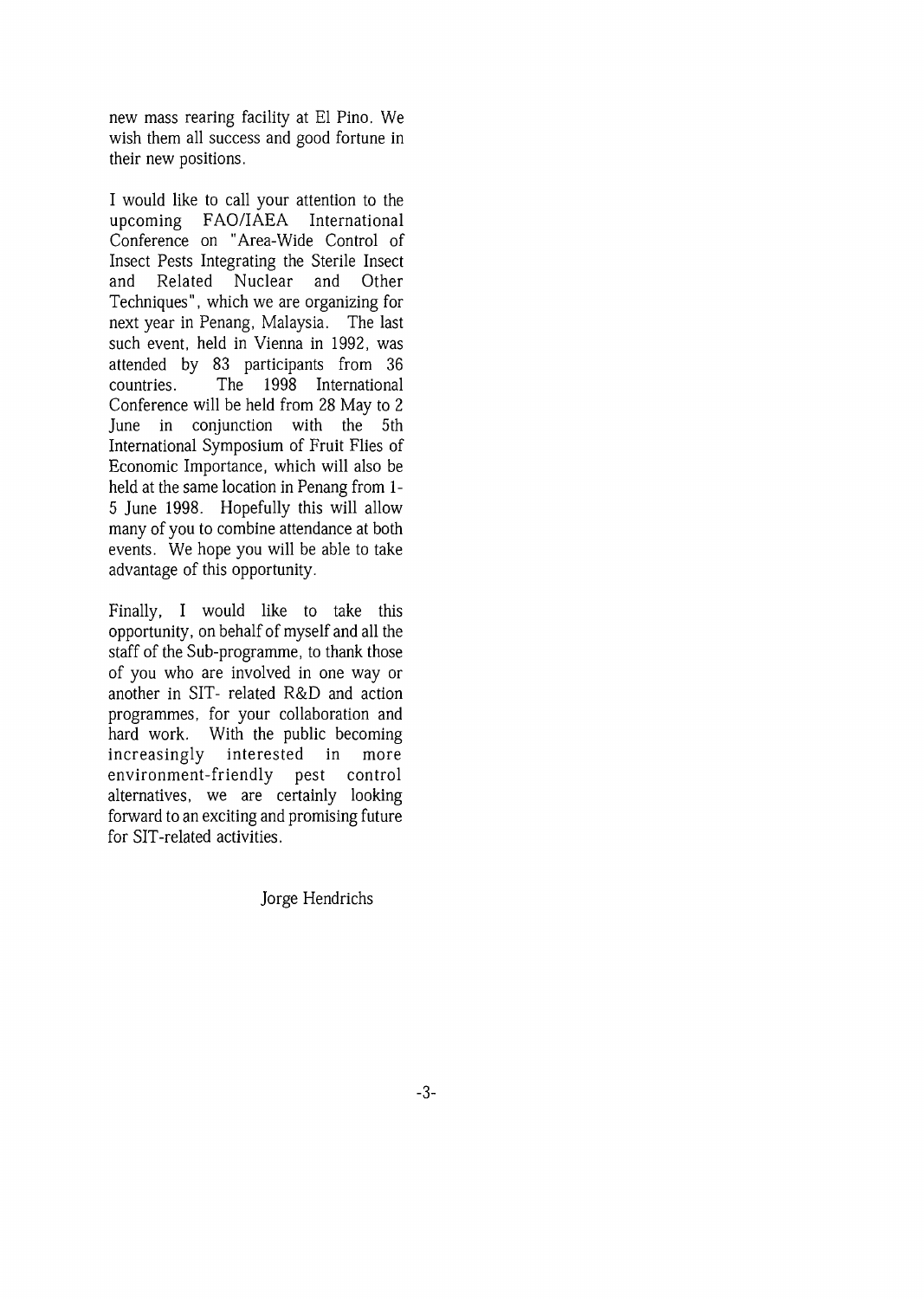# Present Staff

The Sub-programme staff, consisting of those in the Joint FAO/IAEA Division located in the Vienna International Centre, and those in the FAO/IAEA Agricultural and Biotechnology Laboratory in Seibersdorf Laboratory, are listed below with their nationality and the year they joined.

| <b>Insect &amp; Pest Control Section's Office:</b><br>$(fax = 431 - 20607 - 21628; tel = 431 - 2060 - 21628)$ |                                                 |  |  |
|---------------------------------------------------------------------------------------------------------------|-------------------------------------------------|--|--|
| Jorge Hendrichs (Mexico) 1991<br>e-mail: J. Hendrichs@iaea.org                                                | Head                                            |  |  |
| Udo Feldmann (Germany) 1988<br>e-mail: U.Feldmann@iaea.org                                                    | Technical Officer (Tsetse)                      |  |  |
| Pat Gomes (United States) 1995<br>Expert e-mail: P.Gomes@iaea.org                                             | Eastern Mediterranean Regional<br>(Fruit Flies) |  |  |
| Maria-Eugenia Guerra-Garduño (Mexico)<br>e-mail: M.E.Guerra-Garduno@iaea.org                                  | Secretary                                       |  |  |
| Nancy Bielig (New Zealand)<br>e-mail: N. Bielig@iaea.org                                                      | Secretary                                       |  |  |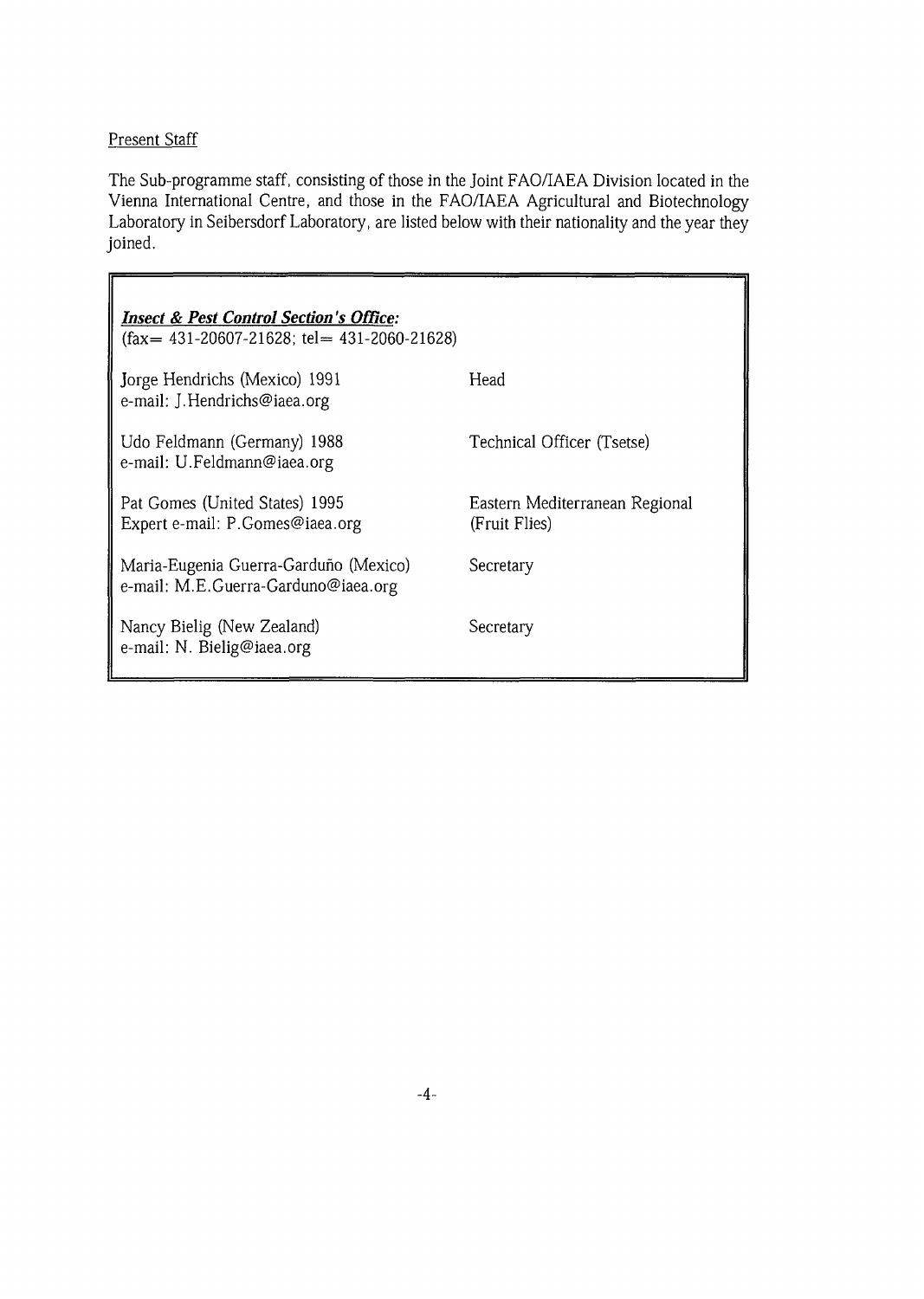# *FAO/IAEA Agriculture and Biotechnology Laboratory, Entomology Unit, Seibersdorf Laboratory, A2444 Seibersdorf, Austria Tel: 43 1 2060+extension; Switchboard 43 1 2060+0; Fax: 43 1 2060 28 222*

Alan Robinson (UK) 1994 e-mail: ROBINSON@riall.iaea.or.at Unit Head

Gerald Franz (Germany) 1989 e-mail: FRANZ@riall.or.at

Kingsley Fisher (Australia) 1994 e-mail: FISHER@riall.or.at

Elizabeth Opiyo (Uganda) 1995 e-mail: OPIYO@riall.or.at

Jean-Pierre Cayol (APO, France) 1995 e-mail: CAYOL@riall.or.at

Medfly Genetics and Molecular Biology

Medfly Rearing Technology

Tsetse Rearing Technology

Medfly Behavior Studies

*Field experts on project URT/5/016 "Eradication of Tsetse Fly on Zanzibar Island":*

Arnold Dyck (Canada) 1994 Project Director

Mark Vreysen (Belgium) 1991

Andrew Parker (UK) 1993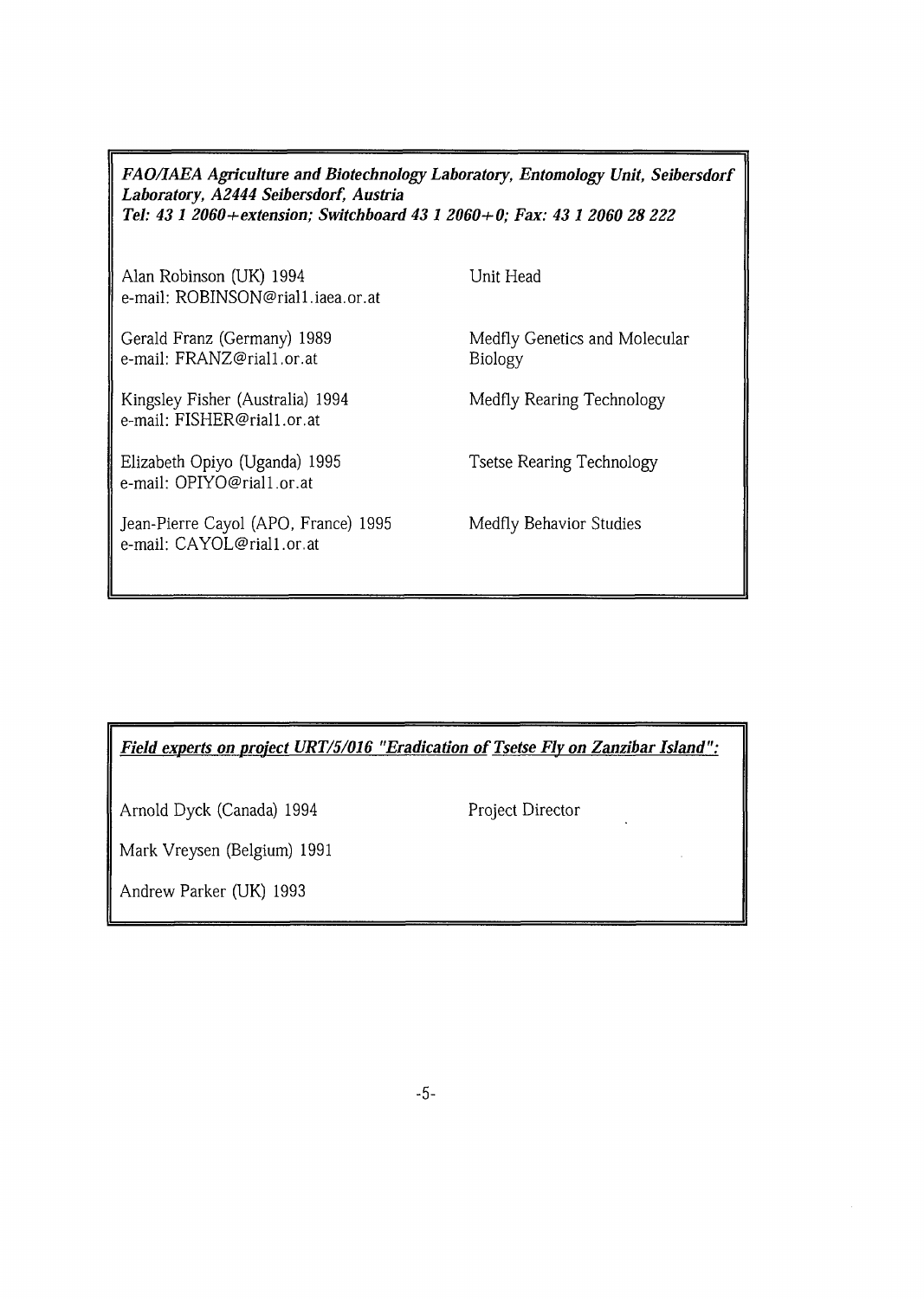

#### **B. FORTHCOMING EVENTS**

#### I. Research Co-ordination Meetings (RCM)

"Medfly Mating Behavior Studies Under Field Cage Conditions", September, 1997, Tel Aviv, Israel. 3rd RCM

"Evaluation of Population Suppression by Irradiated Lepidoptera and their Progeny", May 1998, Penang, Malaysia. 3rd RCM

"Improved Attractants for Enhancing the Efficiency of Tsetse Fly Suppression Operations and Barrier Systems used in Tsetse Control/Eradication Campaigns", May 1998, Penang, Malaysia. 2nd RCM

"Development of Medfly Attractant Systems for Trapping and Sterility Assessment", June 1988, Penang, Malaysia. 3rd RCM

"Enhancement of the Sterile Male Technique Through Genetic Transformation Using Nuclear Techniques", June 1988, Penang, Malaysia. 2nd RCM

"Genetics Application to Improve the SIT for Tsetse Control/Eradication including Population Genetics", January 1999, Vienna, Austria. 2nd RCM.

#### II. FAQ/IAEA Training Courses

National Training Course on "Basic Training on Integrated New World Screwworm (NWS) Control/Eradication with Emphasis on the Sterile Insect Technique (SIT)", Kingston, Jamaica, 6-27 August, 1997.

Bi-National Chile-Peru Training Course on "Quarantine Procedures and Treatments in Support of the Mediterranean Fruit Fly Eradication Campaign in Tacna and Moquegua, Peru", Lima, Peru, 24-26 September, 1997.

Regional Training Course on the "Use of SIT in Support of Integrated Area-wide Methods to Combat Tsetse and Trypanosomiasis", Zanzibar, Tanzania, Africa - November-December, 1997.

Regional Latin American Training Course on the "Use of the Sterile Insect Technique in Support of Area-Wide Integrated Fruit Fly Control/Eradication Programmes", Tapachula, Mexico and Guatemala City, Guatemala, October, 1997.

Regional Training Course on "Use of SIT and Related Methods for the integrated Area-wide Fruit Fly Control/Eradication in the Near East and the Mediterranean Basin", Madeira, Portugal, November, 1997.

National Training Course on "Integrated Area-wide Control of Fruit Flies", Pattaya, Thailand, June 1998.

Interregional Training on the "Use of the Sterile Insect and Related Techniques for the Area-Wide Management of Insect Pests", Gainesville, Florida, October 1998.

Application Procedure: Nominations should be submitted on the standard IAEA nomination forms for regional and interregional training courses. Completed forms should be endorsed by, and returned through the official Government channels established. They have to be received three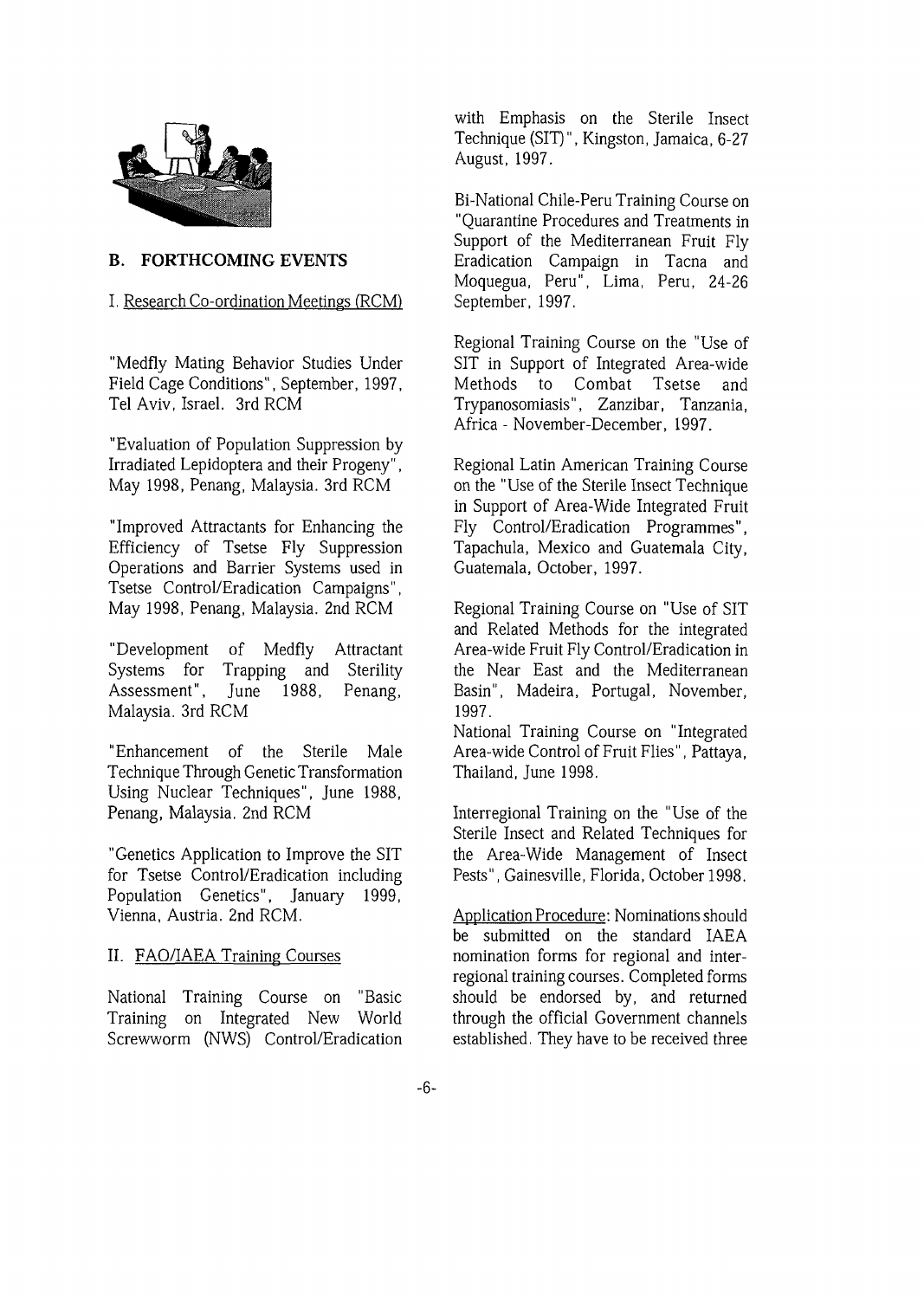months before the respective course. Nominations received after the three month deadlines or applications sent directly by individuals cannot be considered. It is suggested that advance information of the nominations be submitted by fax to enable preliminary evaluations of the candidates.

#### III. 5th International Symposium on Fruit Flies of Economic Importance to be held in June 1998 in Penang, Malaysia

The first announcement for this symposium to be held in Penang, Malaysia, **1-5 June 1998** has been made by the University Sains Malaysia in conjunction with the international community of fruit fly workers *(see internet =*

#### *http://www. bio. usm.my/bio/fruitfly as well as*

#### *http://www.bio.usm.my/bio/fruitfly/lann oun.htm).*

The 1st (1982) and 2nd (1986) International Symposia were held in Europe and the 3rd (1990) in Latin America. The 4th International Symposium, held 1994 in Clearwater, Florida, was very successful, attracting ca. 300 fruit fly workers from over 45 countries. This 5th symposium will be the first International Fruit Fly Symposium to be held in Asia. Penang is a center of academic, research and control activities for fruit flies in Malaysia and therefore provides an excellent background for the meeting. The response to the initial announcement has been very positive. The symposium will be held at the Penang Park Royal Hotel of Batu Ferringhi Beach on the Straits of Malacca. This hotel is large enough to facilitate communications and interactions of the participants as has been the tradition in the past. The international community of fruit fly workers has traditionally been very strong and we encourage all fruit fly workers to continue with this tradition by participating in the symposium. There will be limited funds to support the attendance of some participants from developing countries. Please contact Patrick Gomes (at P.J.Gomes@iaea.org), Chairman of the International Steering Committee for the 5th Symposium for more details.

# IV. FAQ/IAEA International Conference on "Area-Wide Control of Insect Pests. Integrating the Sterile Insect Technique and Related Nuclear and Other Techniques" to be held from **28 May** - **June 2** in Penang Malaysia

In view of the excellent response to the area-wide symposium held in Florence during the International Congress of Entomology, the Joint FAO/IAEA Division will organize an International Conference on this topic from 28 May - 2 June in Penang, Malaysia. It will address the area wide management of insect pests in general, as well as new developments and techniques in the fields of SIT, F-l sterility, genetics, biotechnology, mass rearing, ecology and behavior, augmentative biological control, quarantine, etc. The International Conference will be held in conjunction with the above International Fruit Fly Symposium (28 May - 2 June at the same location and site) to strengthen the attendance to both international meetings. There will be limited funds to support the attendance of participants from developing countries. For more information on the International Conference please contact Jorge Hendrichs (at J.Hendrichs@iaea.org).

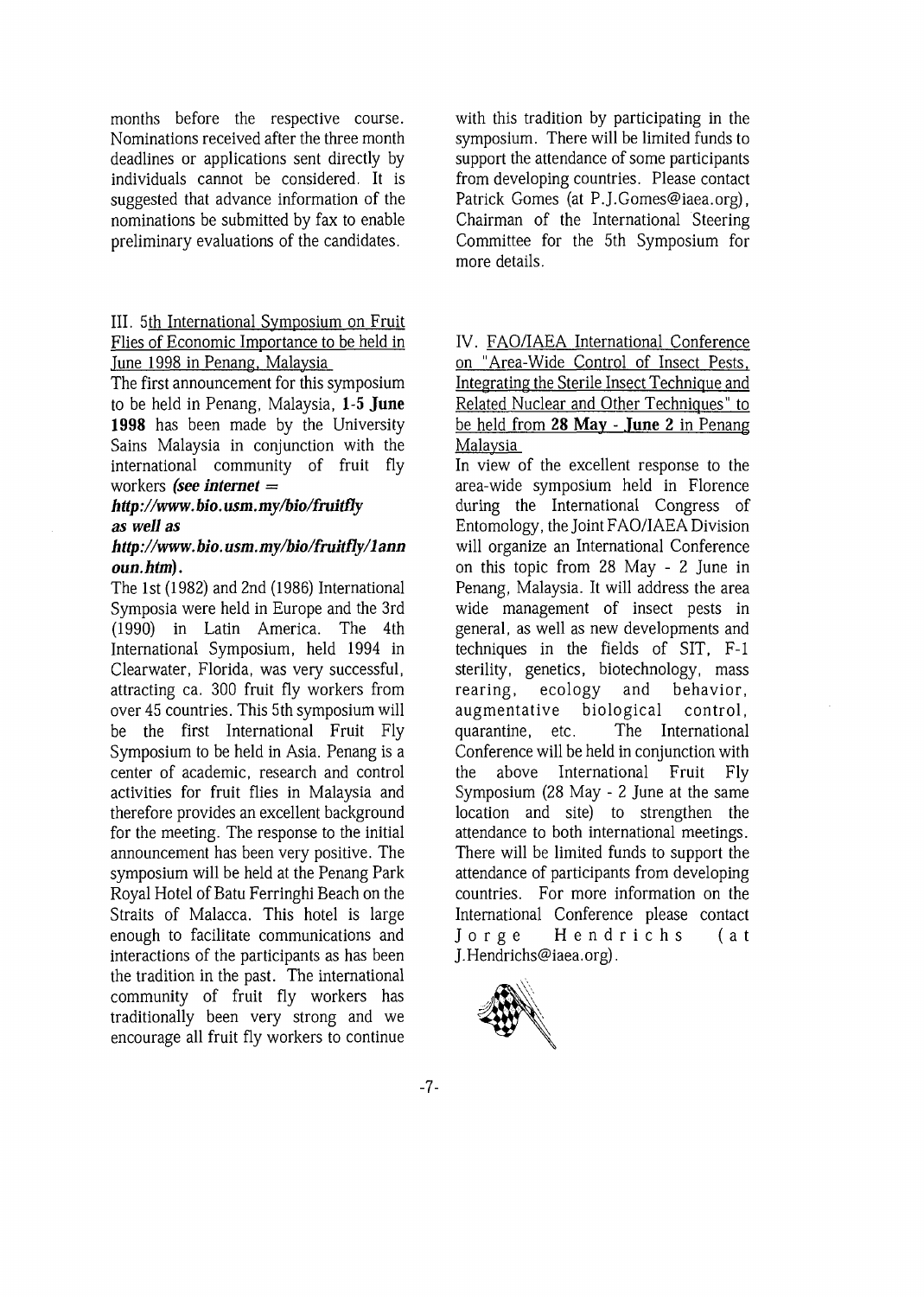#### **C. PAST EVENTS** (1996-1997)

#### Research Co-ordination Meetings (RCM)

"Medfly Mating Behavior Studies Under Field Cage Conditions", 19-23 February 1996, Tapachula, Chiapas, Mexico. 2nd RCM.

"A Molecular and Genetic Approach to Develop Sexing Strains for Field Applications in Fruit Fly SIT Programmes", 18-22 March 1996, Mendoza, Argentina. 1st RCM.

"Evaluation of Population Suppression by Irradiated Lepidoptera and their Progeny", 2-6 September 1996, Vienna, Austria. 2nd RCM.

"Improved Attractants for Enhancing the Efficiency of Tsetse Fly Suppression Operations and Barrier Systems used in Tsetse Control/Eradication Campaigns", 23-27 September 1996, Nairobi, Kenya. 1st RCM.

"Enhancement of the Sterile Male Technique Through Genetic Transformation Using Nuclear Techniques", 30 September - 4 October, 1996, Vienna, Austria. First RCM.

"Development of Female Medfly Attractant Systems for Trapping and terility Assessment", 20-24 January 1997, Madeira, Portugal. 2nd RCM.

"Automation in Tsetse Mass-rearing for Use in Sterile Insect Technique Programmes", 27February-4March 1997, Tanga, Tanzania. 2nd RCM.

"Genetic Applications to Improve the Sterile Insect Technique for Tsetse Control/Eradication Including Genetic Sexing", 10-14 February 1997, Addis Ababa, Ethiopia. 1st RCM.

"Molecular and Genetic Approach to Develop Sexing Strains for Field Applications in Fruit Fly Sterile Insect Technique Programmes", July, 1997, Guatemala City, Guatemala. 2nd RCM.

#### **Proceedings are available on request at the Insect & Pest Control Section's Office.**

II. Consultants Meetings

"Economic, Strategical and Operational Considerations on the Use of Medfly Genetic Sexing Strains in SIT Programmes". 22-26 March 1996, Mendoza, Argentina.

"Potential Practical Applications of Genetic Engineering and Molecular Biology to Aid Genetic Control of Insect Pests". 30 September- 2 October, 1996, Vienna, Austria.

"Use of Nuclear Techniques in Biological Control: Managing Pests, Facilitating Trade and Protecting the Environment". April 14-18, 1997, Vienna, Austria.

"International Standardization of Quality Control Procedures and Parameters for Mass Reared and Released Fruit Flies", 5-9 May, 1997, Vienna, Austria.

**Proceedings are available on request at the Insect & Pest Control Section's Office.**

#### III. FAQ/IAEA Training Courses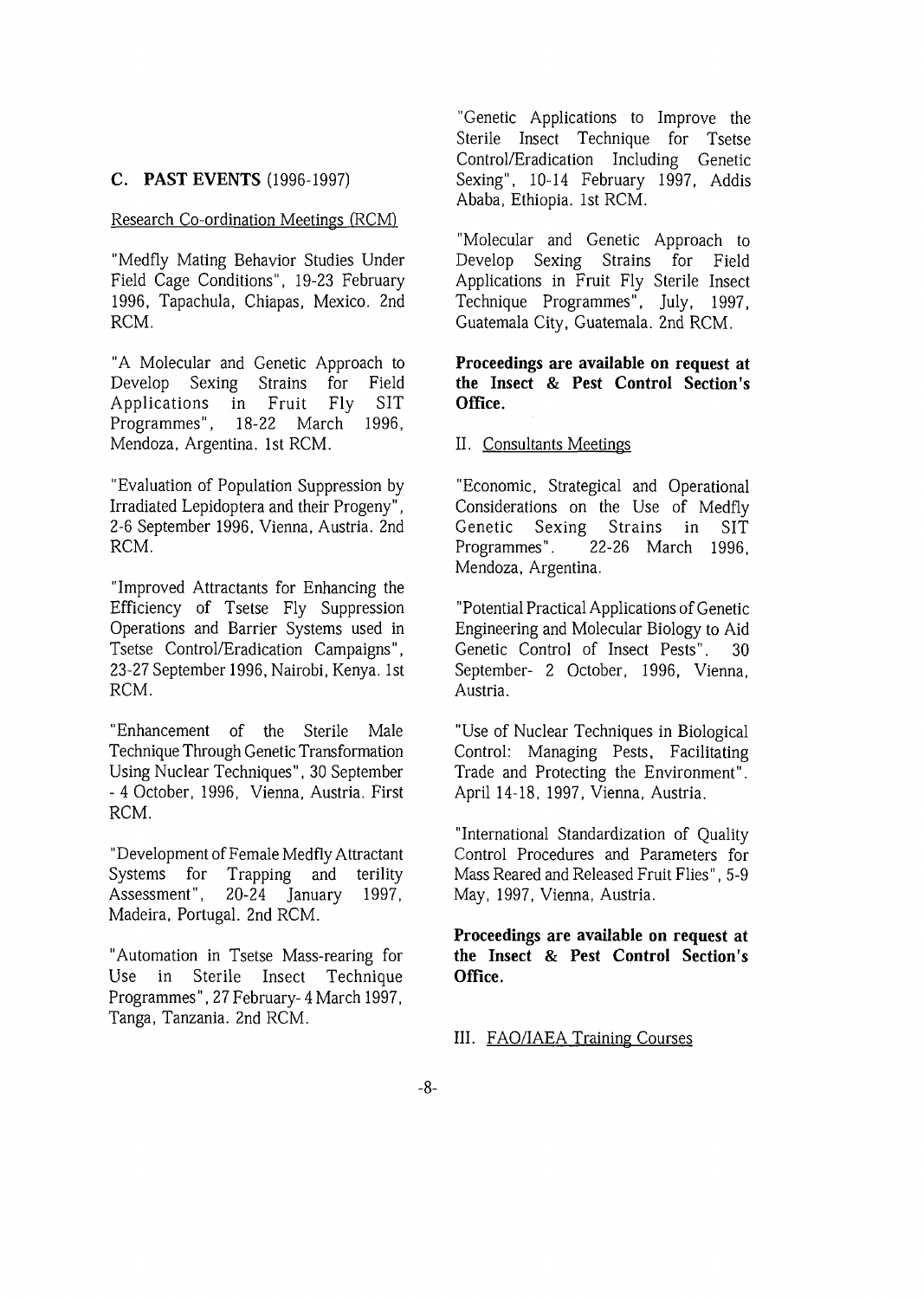National Training Course on "Medfly Eradication Procedures and the Use of SIT in the Patagonia Region", Rio Negro, Argentina, March 1996.

Interregional Training Course on the "Use of the Sterile Insect and Related Techniques for the Area-Wide Management of Insect Pests", Gainesville, Florida, USA, 8 May-June, 1996.

National Training Course on "Methyl Bromide Fumigation Technology for Quarantine Treatments Against Fruit Flies", Concordia Entre Rios, Argentina, February, 1997.

National Workshop in conjunction with SENASA on "Advances in Research Support for the National Fruit Fly Programme", Buenos Aires, Argentina, 27-29 May, 1997.

Workshop in conjunction with SENASA on "Area-Wide Integrated Control of Fruit Flies in the Litoral Citrus Region", Concordia, Entre Rios, Argentina, 23-25 June 1997.

IV. Area-Wide Internal Pest Management (IPM) Symposium at XX International Congress of Entomology. Florence. Italy. August. 1996

A symposium on "Area-Wide Integrated Pest Management" was organized by the Joint FAO/IAEA Division at the XX International Congress of Entomology, held in Florence, Italy during August, 1996. The response to this symposium was very good, with more speakers and topics available than the time assigned for the symposium. Papers presented included the area wide integrated management campaigns against screwworm, bollweevil, codling moth, fruit flies, corn rootworm, cotton bollworm, tobacco budworm, pink bollworm, cassava mealybug, silverleaf whitefly and tsetse flies. These area-wide campaigns integrated many different technologies including in some cases SIT and F-l sterility, as well as augmentative releases of natural enemies, etc. This symposium, which showed that the effectiveness of pest control increases drastically when applied on an area-wide basis (at a local, regional or transboundary level), was an opportunity to highlight this approach to an international audience. Most IPM underestimates insect movement and is applied on a field by field or orchard by orchard level, with no coordination of control actions with neighbors.

V. International Workshop on "The South American Fruit Fly: Advances in Artificial Rearing, Taxonomic Status and Biological Studies". November 1-2, 1996. Vina del Mar. Chile

This workshop on the South American fruit fly, *Anastrepha fraterculus* (Wied), was organized by the Joint FAO/IAEA Division with the support of the Agriculture Service (SAG) of Chile. The objectives of the event were to assemble scientists and plant protection experts from throughout the American continent working on this fruit fly or other related *Anastrepha* species in order to analyse, discuss and exchange information on the present knowledge of this pest and to promote integration and coordination among participants to joint efforts oriented to improve control techniques. Analysis focused on the potential use of the Sterile Insect Technique as well as other biological and integrated pest management methods of control. The main issues discussed were: species status,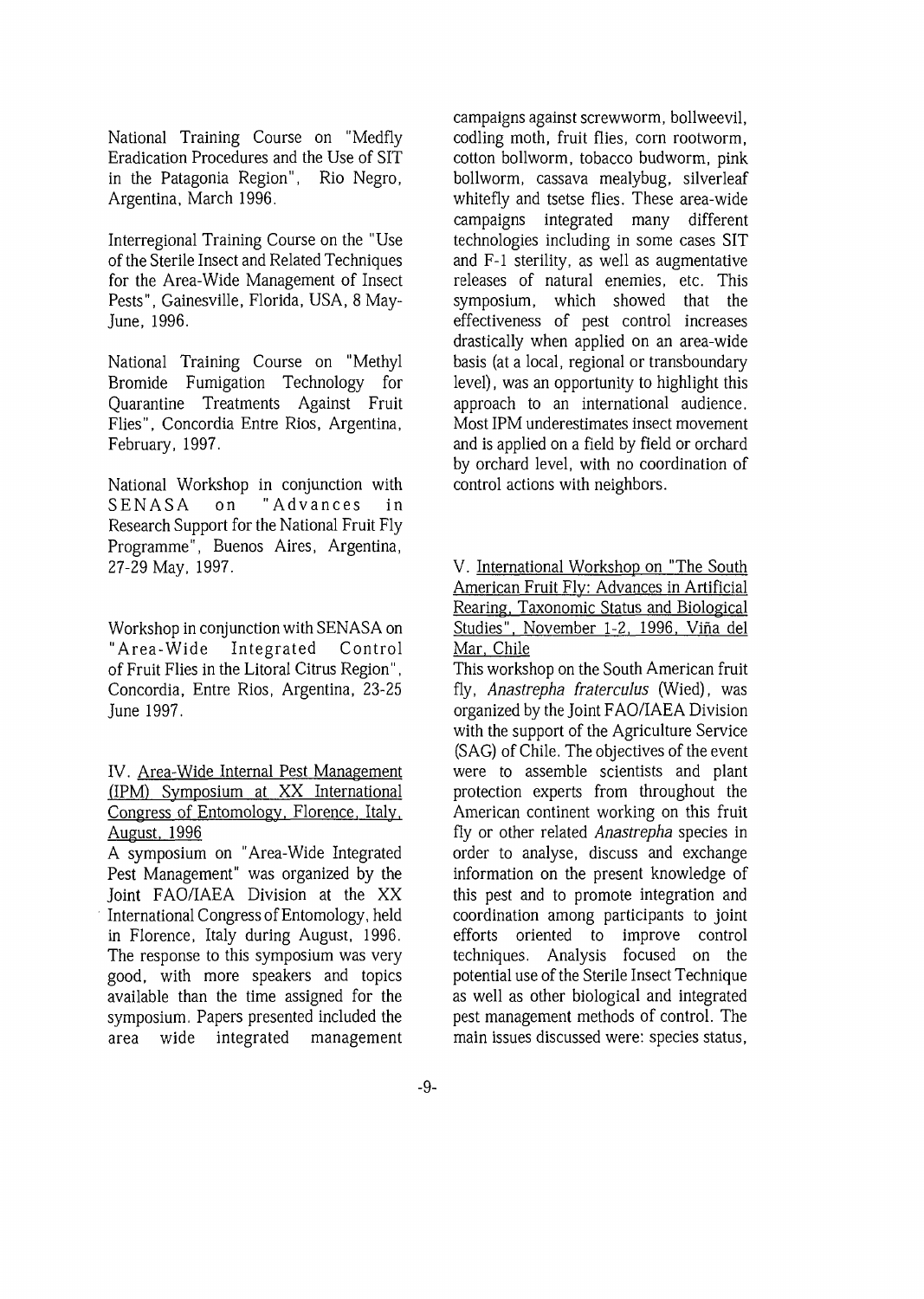advances in rearing on artificial diets, biological and ecological studies and current control methods of *Anastrepha fraterculus.* The workshop was attended by 67 professionals from 11 countries of the American continent. The event was a great success due to the high number of participants. It was concluded that the South American fruit fly is a very important pest in this region of the continent and that more attention should be given to this pest by plant protection agencies, research institutes and international organizations in order to strengthen coordinated research and methods development activities to improve the control techniques. The proceedings of this meeting are currently being edited and will be printed in late 1997. They will be available upon request.



# **D. TECHNICAL CO OPERATION PROJECTS**

Over the last four years, the Section has had technical responsibility for over 35 technical co-operation projects. They fall under four major areas, namely:

**Tsetse** 

Fruit Flies -F-l Sterility for the Control of Lepidopteran Pests

Screwworm and Others

# *Current Operational Projects are:*

ARG/5/005 Fruit Fly Eradication in theSouth Region \*BGD/5/016 Insect Pest Management by

Genetic Manipulation

\*CHI/5/015 Mediterranean Fruit Fly Eradication

ETH/5/012 Integrating SIT for Tsetse Eradication

GRE/5/01 Control of the Mediterranean Fruit Fly in Crete

GUA/5/013 Genetic Sexing to Control the Medfly

IRQ/5/014 Field Monitoring and Laboratory Rearing of Old World Screwworm

ISR/5/009 Feasibility Study of SIT for Medfly Eradication

JOR/5/007 Feasibility of Areawide Control of Medfly by SIT

KEN/5/020 Control of Tsetse Fly & Trypanosomiasis in Lambwe

Valley LEB/5/013 Feasibility of Integrated

Control of Medfly Using SIT

MAR/5/009 Control of Diamondback Moth by Sterile Insect Technique

MLI/5/012 Integrated Tsetse Control

\*PAK/5/032 Control of Pink Bollworm to Improve Cotton Production

\*\*PAN/5/012 Control of Fruit Fly in the Chiriqui Province Using SIT

\*PHI/5/022 Feasibility Study of Integrated Control of Fruit Flies

PHI/5/026 Integrated Control of Oriental Fruit Fly on Guimaras Island

POR/5/005 Mediterranean Fruit Fly Programme on Madeira

RAF/5/040 SIT for Tsetse and Trypanosomiasis Management in Africa

RLA/5/039 Binational Project Chile-Peru: Eradication of the Fruit Fly

SAF/5/002 Feasibility Assessment for Fruit Fly Eradication Using SIT

SYR/5/016 Preparation for Codling Moth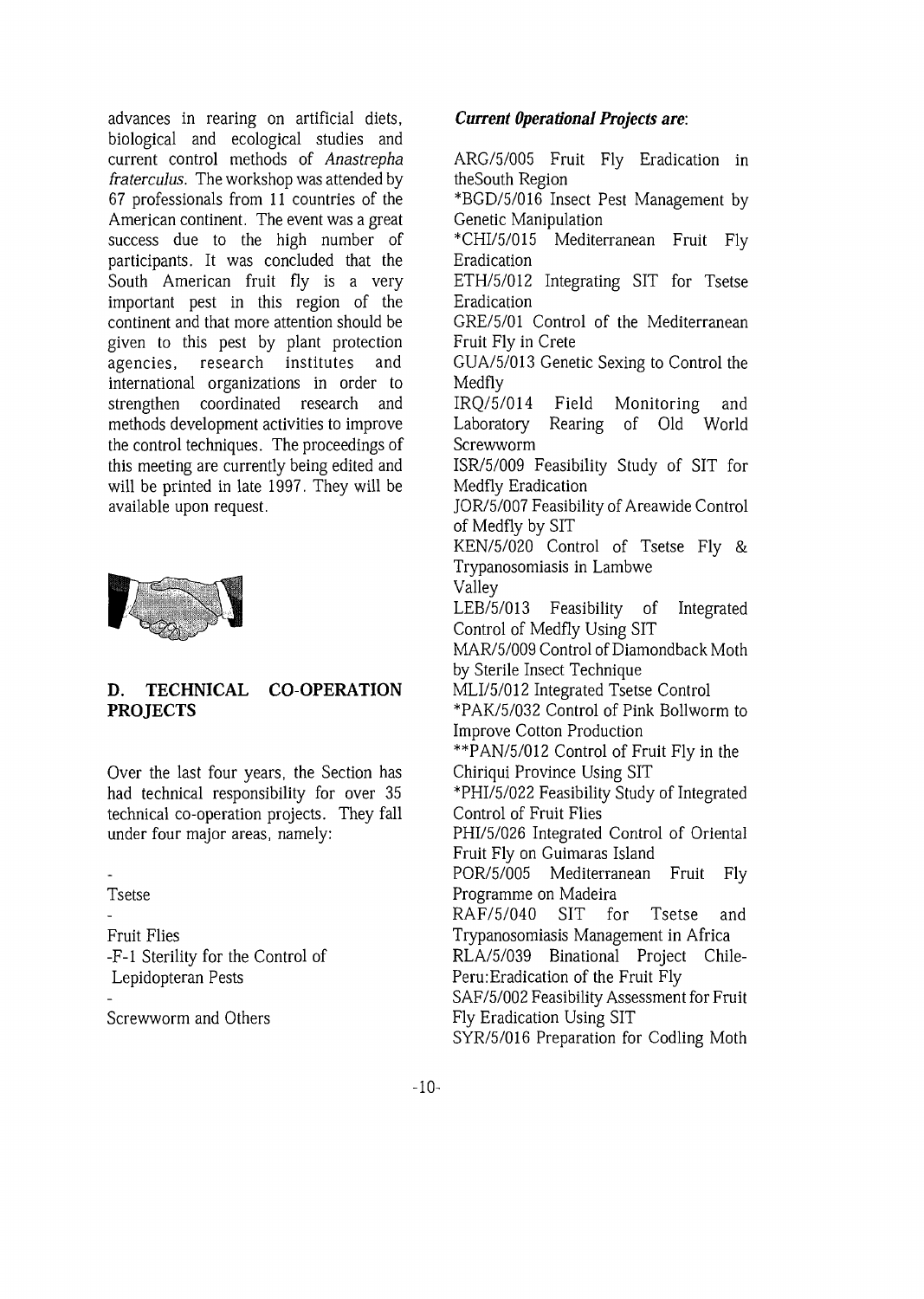Management Using SIT \*THA/5/038 Integrated Control of Fruit Flies THA/5/044 Extension of Areas Under Integrated Fruit Fly Control UGA/5/018 Integrated Tsetse Control in Buvuma Island on Lake Victoria URT/5/016 Tsetse Fly Eradication \*ZAM/5/009 Tsetse Fly Control ZIM/5/007 SIT for Tsetse Control Programmes

 $\ast$ 

Projects in process of being phased-out or terminated

 $*$   $*$ Projects awaiting funding from extra budgetary sources

In keeping with our policy to highlight a few of our Technical Co-operation projects in each Newsletter the following projects are discussed in this issue.

## Joint Jordan-Israel Medfly Project.

A joint Jordan-Israel Mediterranean Fruit Fly project is being initiated in the isolated Arava Valley that lies between the State of Israel and the Hashemite Kingdom of Jordan. During 1997, the IAEA is providing US\$113,000 to Israel as part of a Technical Co-operation Project. The Government of Israel and local producers are also contributing approximately US\$500,000. The USA is contributing another \$110,000 for Jordan in 1997. The objective is to complete eradication of the pest using sterile flies procured from other rearing facilities and the establishment of fruit fly free areas within the Arava Valley. This would drastically reduce pesticide applications and enable these countries to export host fruit and vegetables from the Arava without post-harvest

## treatments.

Present efforts focus on the pilot SIT release project in the Arava Valley, and if successful, will be expanded to Gaza and Southern Israel, and in the future to all of Israel, the Palestinian Authority and Jordan. Medfly eradication from the region could provide producers and consumers with many benefits including significantly reduced production and control costs of at least 1/3 per year as well as reduce the use of pesticide which is approximately 194 tons per year. Crop yields would also increase as would the potential to produce a greater variety of high quality Medfly host commodities.

# Medfly Project on Madeira

In October 1996, the President of the Autonomous Region of Madeira, accompanied by representatives of the European Union and the IAEA formally opened the Mediterranean fruit fly facility in Madeira which has a capacity of producing ca. 50 million sterile males per week. The purpose of this Madeira-Med Project is to establish a permanent field programme to control the Mediterranean fruit fly in the Madeira and Porto Santo Islands, using the Sterile Insect Technique and other phytosanitary activities, in order to improve the production and quality of fruits and vegetables.

The Regional Government has been promoting the growing of exotic subtropical fruit. This expansion of fruit production in Madeira is, however, seriously affected by the high populations of the Mediterranean fruit fly, the only fruit fly species on Madeira. This pest causes annual losses in Madeira of more than \$3.5 million US dollars. Controlling this pest through the application of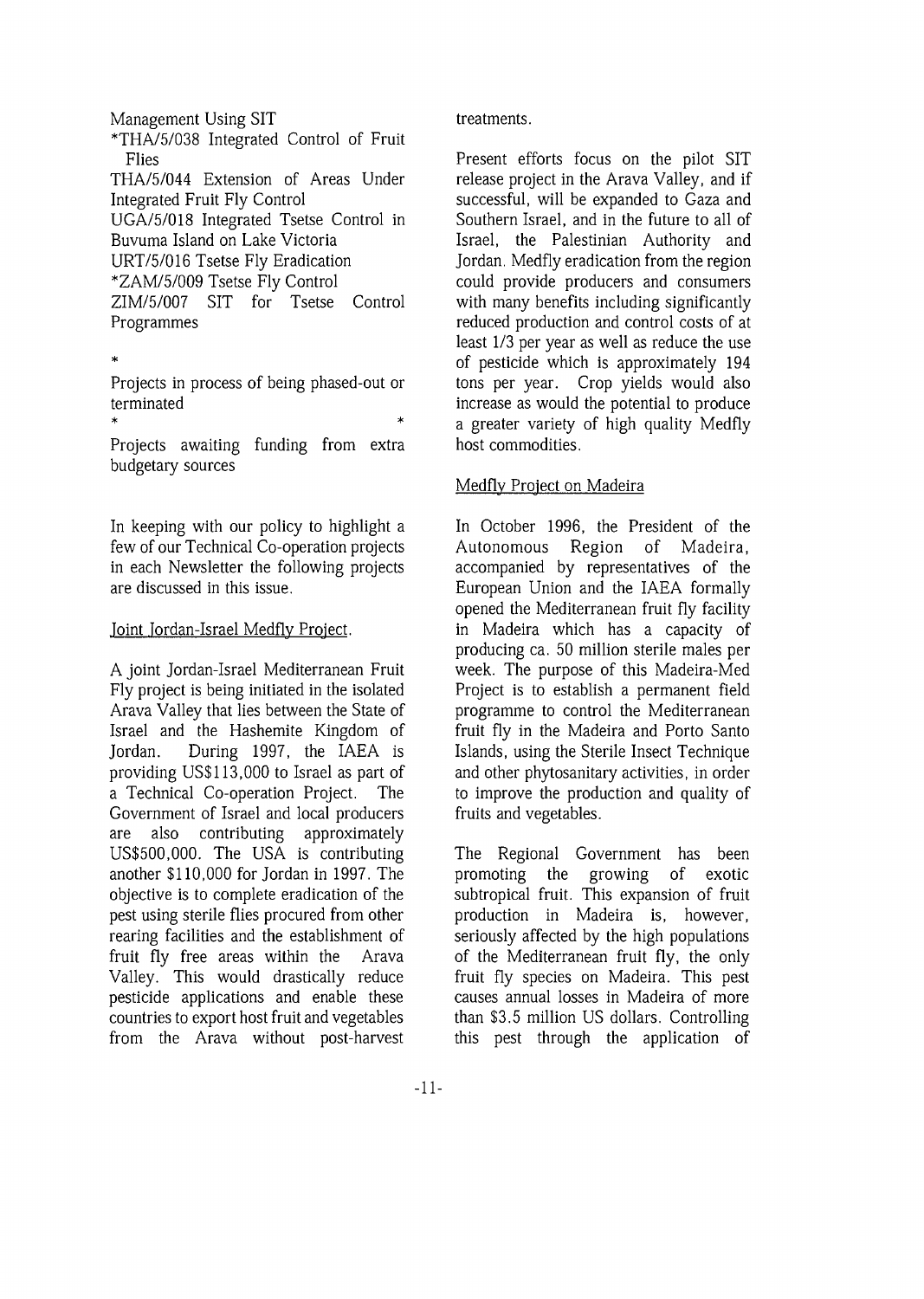insecticides alone is becoming increasingly difficult due to tourism and other environmental concerns. Consequently, Madeira plans to implement the SIT in order to control the medfly populations in an environment-friendly way. This is a control or suppression programme and not an eradication programme.

Portugal is implementing the programme to operate the first mass-rearing facility in the Mediterranean region. The European Union is contributing \$5-6 million and the Agency, under a four-year project (POR/5/005) has provided the technology transfer and technical backstopping for the mass-rearing facility and specialized rearing equipment. It has also assisted with planning and organizing the field monitoring and control and release activities, as well as training the professional staff for mass-rearing of sterile flies, quality control, maintenance and field operations, etc. This has been done and the factory is now operational. The massrearing facility, was designed to produce a "male-only" genetic sexing strain, and the "tsl" (temperature sensitive lethal) strain has been selected and is under production.

Releases of sterile males have been made for several months in 2 tests areas. All the releases have been made from the ground but aerial releases in a pilot area will begin by October 1997. Sometime during early 1999, the medfly should be drastically reduced in all target areas of the island through the application of cultural control and SIT. With the establishment of a sustainable phytosanitary control programme, an effective detection system and a timely contingency plan to suppress the hot spots, medfly should be controlled permanently below economic thresholds of damage from the above dates on.

# Mediterranean Fruit Fly Eradicated From Chile

As reported in the last Newsletter, the Mediterranean fruit fly project in Chile achieved the eradication of this pest from the country, with benefits to the economy estimated at US\$ 500 million per year. By eradicating fruit flies, especially the medfly, and by accomplishing the international certification process of fruit fly eradication, Chile has gained the phytosanitary status of "fruit fly free country" increasing access for its large fresh fruit industry to Asian markets and other countries that are medfly free.

In 1997 a new binational Chile-Peru project (RL A/5/039) has been initiated, in conjunction with IICA, to support a Chilefinanced project, with the objective to enlarge the eradication area to fruitproducing valleys in southern Peru. Medflies are still reared in the Arica production facility and about half are released along the northern border to ensure that the medfly does not re-invade from adjacent Peru. The remaining flies are released in the Tacna valley in southern Peru in an effort to eradicate the population there and in the future also in the neighboring valley of Moquegua.

# II. MODEL PROJECTS:

## Tsetse Eradication on Zanzibar

On January 1, 1994, this model project was initiated using funds from Belgium, Canada, Sweden, the UK, the USA, and IAEA in which sterile tsetse fly males were to be released on Unguja Island, the main island of Zanzibar in the United Republic of Tanzania. Only one species, *G. austeni,* was present on the island. The Tsetse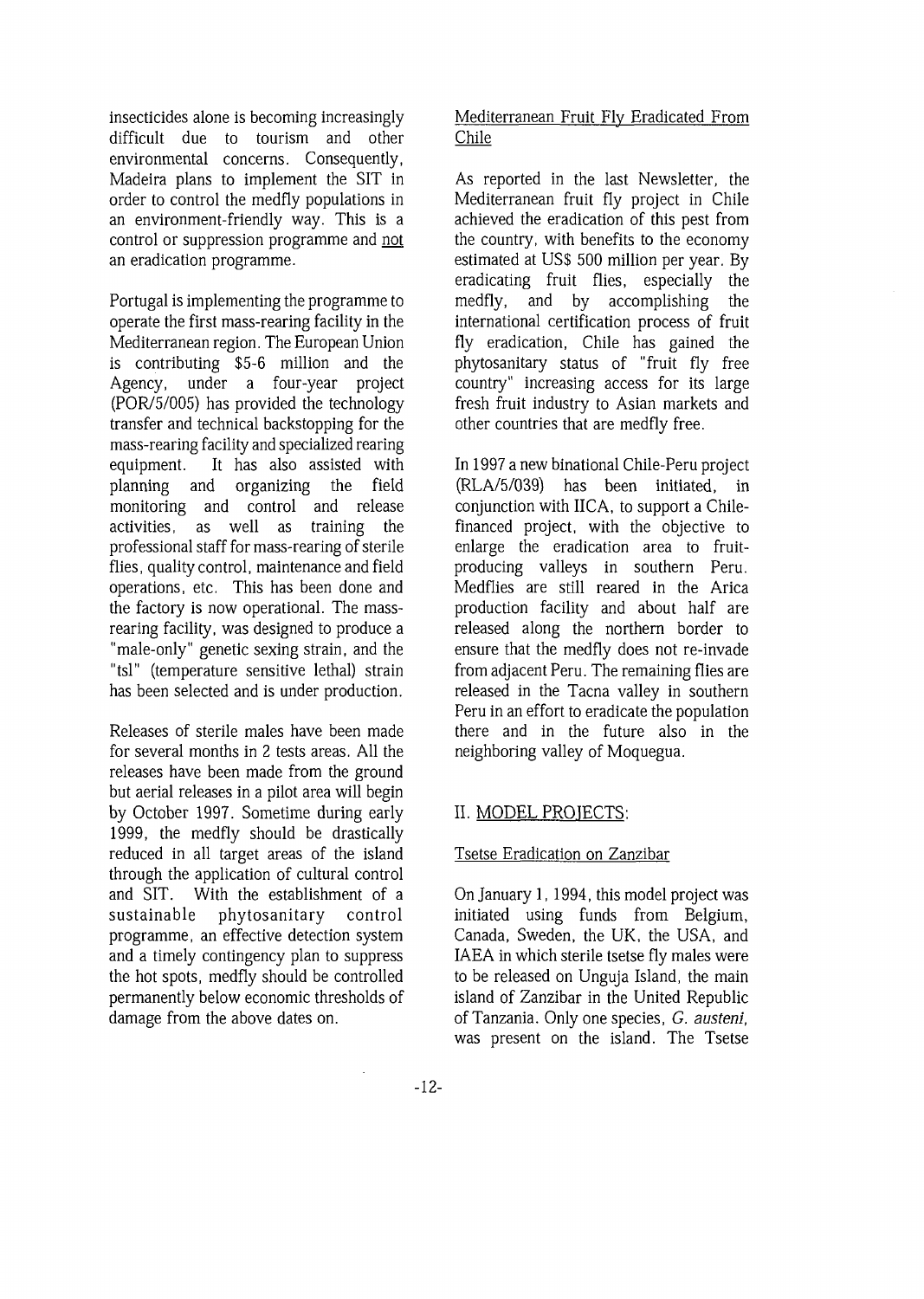Eradication Programme progressed slowly at first because of production and logistical problems but over time these were solved and now we are happy to report that a wild fly has not been found in ca. 11 months. We believe that eradication is essentially complete but releases will continue until at least the end of 1997 to ensure eradication.

All releases of sterile flies were made by air after August, 1994 to ensure good dispersal over the target area. Before July 1996 all releases were confined to the southern 1/3 of Zanzibar (heaviest infested area) but since that date the entire Island has been under release. Production of flies started at less that 20,000 per week in the early months of the programme but has reached over 100,000 sterile males per week. The staff of the Tanga mass rearing facility has truly done a remarkable job in rearing insects for this project. They can feel a great deal of accomplishment based on the apparent success of the programme.

The incidence of trypanosomiasis transmission among 37 sentinel herds has also virtually been zero for over 10 months based on the MHCT/DG-BCT parasite detection technique. The island of Unguja comprises 1600 km<sup>2</sup> and is 86 km at its longest and 35 km at its widest point. Up to 80% of some herds were infested with trypanosomes before the programme. Therefore this has been a good test of SIT for tsetse and no claim of unfavorable weather can be made for the apparent eradication. The ratio of sterile males to fertile wild males in the field in the last 18 months has ranged over 60:1 to infinite now since wild flies have not been captured. After releases of sterile males are discontinued in December 1997 the situation will be followed by a year of continuous monitoring. A "blue ribbon panel" will be formed to review the situation and to determine the final criteria for a declaration of eradication. This has been a remarkable project and is the first apparent sustainable eradication of a tsetse population.

In connection with the Zanzibar programme, at the invitation of the Commissioner of Research and Training, Tanzania, the Special Program for African Agricultural Research (SPAAR) Secretariat staff participated in an IDA (World Bank)led mission to review progress in the implementation of the National Agricultural and Livestock Research Project (NALRP). This mission stated that they were impressed by the work of the Tsetse Research Institute (TTRI) in Tanga. They further stated that the "TTRI had managed to assemble a colony of nearly a million tsetse flies for its research and control programmes. It has succeeded in virtual eradication of the tsetse fly population in Unguja Island, in Zanzibar" . Congratulations Tanga and Zanzibar!

Mr. Khalfan Saleh has been selected to present a paper on the Zanzibar eradication programme at the 24th Meeting of the Scientific Council for Trypanosomiasis Research and Control (ISCTRC) to be held 29 September to 3 October, 1997 in Maputo, Mozambique. Congratulations Mr. Saleh.

## 2. Fruit Fly Eradication in the South Region of Argentina

In 1994, this Model Project (ARG/5/005) and in 1995 the FAO funded TCP/ARG/4452 were started with the aim of supporting national efforts oriented at eradicating the Mediterranean fruit fly from the Patagonia and Cuyo regions in southern and western Argentina. The purpose is to create "Fruit Fly Free Zones" and to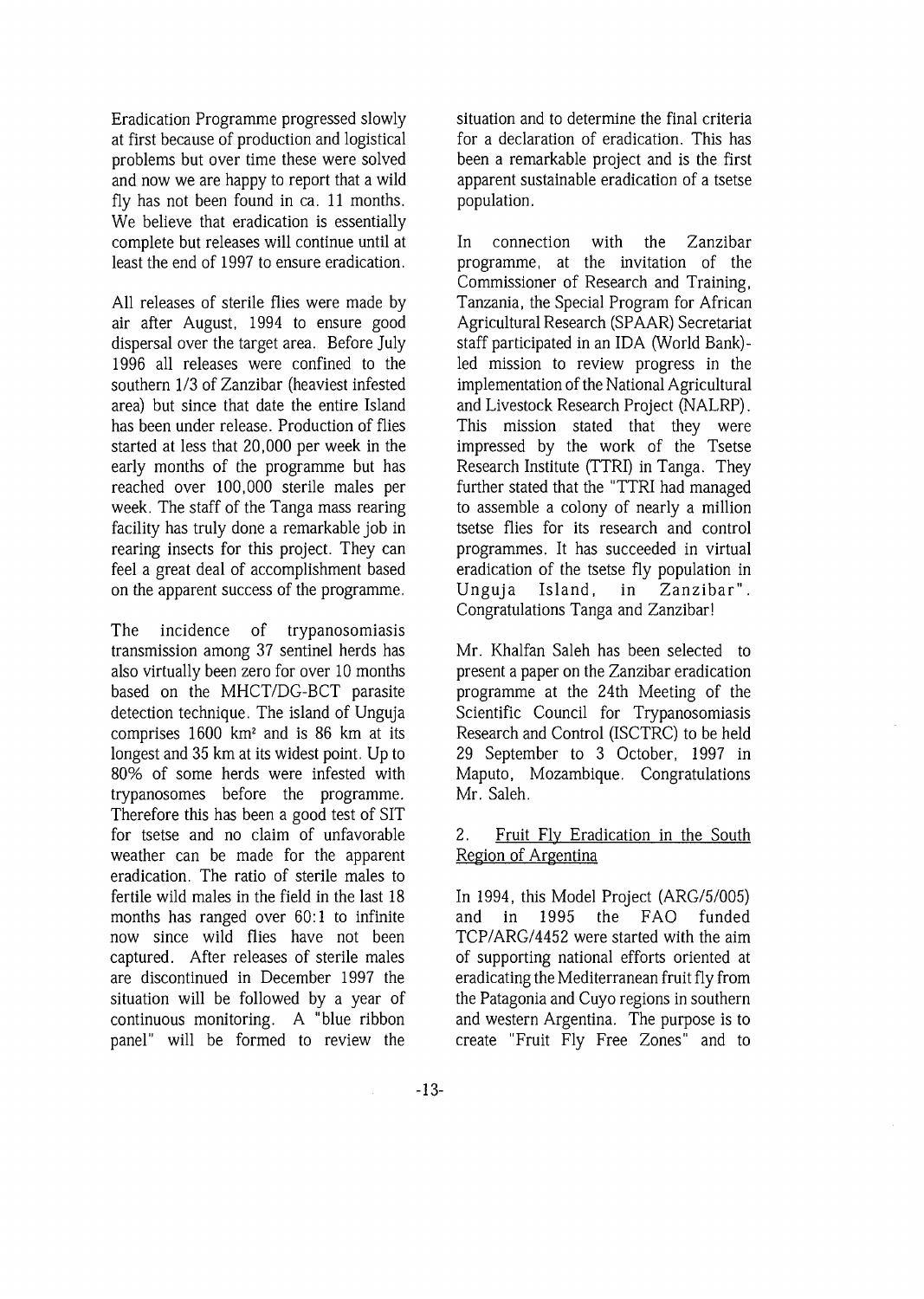strengthen the phytosanitary and quality aspects of fruit and vegetable production. The assistance requested by Argentina under this project has been oriented towards strengthening local infrastructure and technical and managerial aspects of the medfly eradication sub-programmes in the cited regions. Specifically the project has provided technical assistance to achieve the best understanding of the area-wide concept in pest management in order that staff can apply the SIT in the most efficient manner.

The programme in Cuyo (Mendoza and San Juan Provinces) region is one of the largest eradication programmes in the world to be directed at control/eradication of the medfly. By mid 1995 the programme had achieved excellent results in eradicating the pest from approximately 250,000 hectares within the Province. During the 1995-96 campaign, due to financial problems, sterile insect releases were discontinued in the second half of 1995 in Argentina, resulting in the re-invasion of the pest in freed areas. A total of 880 million sterile medflies were then released over 300,000 hectares of Mendoza Province during the period January to May, 1996, but this was not enough to suppress the pest. The campaign had clearly started too late in the season and did not cover enough area to be effective.

In 1996, the Argentine institutions involved in the project followed the technical protocols and implemented the area-wide strategies as planned, as well as solving some of the financial problems. During 1996-97 the project activities were upgraded and the timely release of sterile flies was carried out. A total of 2820 million flies were released over 400,000 hectares of cultivated land. This was an increase of 3 fold compared with the previous season. Monitoring and detection included the installation and weekly servicing of 4456 medfly traps and the technical and operational indexes obtained were higher that the international standards, except in the case of pupae weights.

By the end of the 96-97 season, the pest had been suppressed by over 99% compared to 1996 in the four valleys of Mendoza province, totalling about 500,000 hectares. This important achievement in suppressing medfly populations to extremely low levels should allow its eradication during the 1997-98 season, provided quarantine activities are strengthened, no further financial crisis develops and sterile fly production and release are done continuously with no stop in production during the winter.

One of the most important accomplishments of this programme was the success of the Mendoza fly production facility in changing from the usual bisexual strains of medfly to the genetic sexing strain that is based on pupal color. The new "color strain" is proving to be more effective under field conditions and will be the only strain released from the Mendoza facility during the coming season. Technical assistance is being provided by the staff of the Seibersdorf Laboratory in an effort to support the technology transfer to the Mendoza facility.

#### 3. Tsetse Project in Ethiopia

Based on the success in Zanzibar a new Model Project has been started in Ethiopia. Tsetse transmitted animal tryanosomosis is one of the most important livestock development problems in Ethiopia. Estimates of the tsetse-infested land mass in Ethiopia range between 100,000 and 150,00 km2 and a total of about 10 million cattle are under threat by tsetse and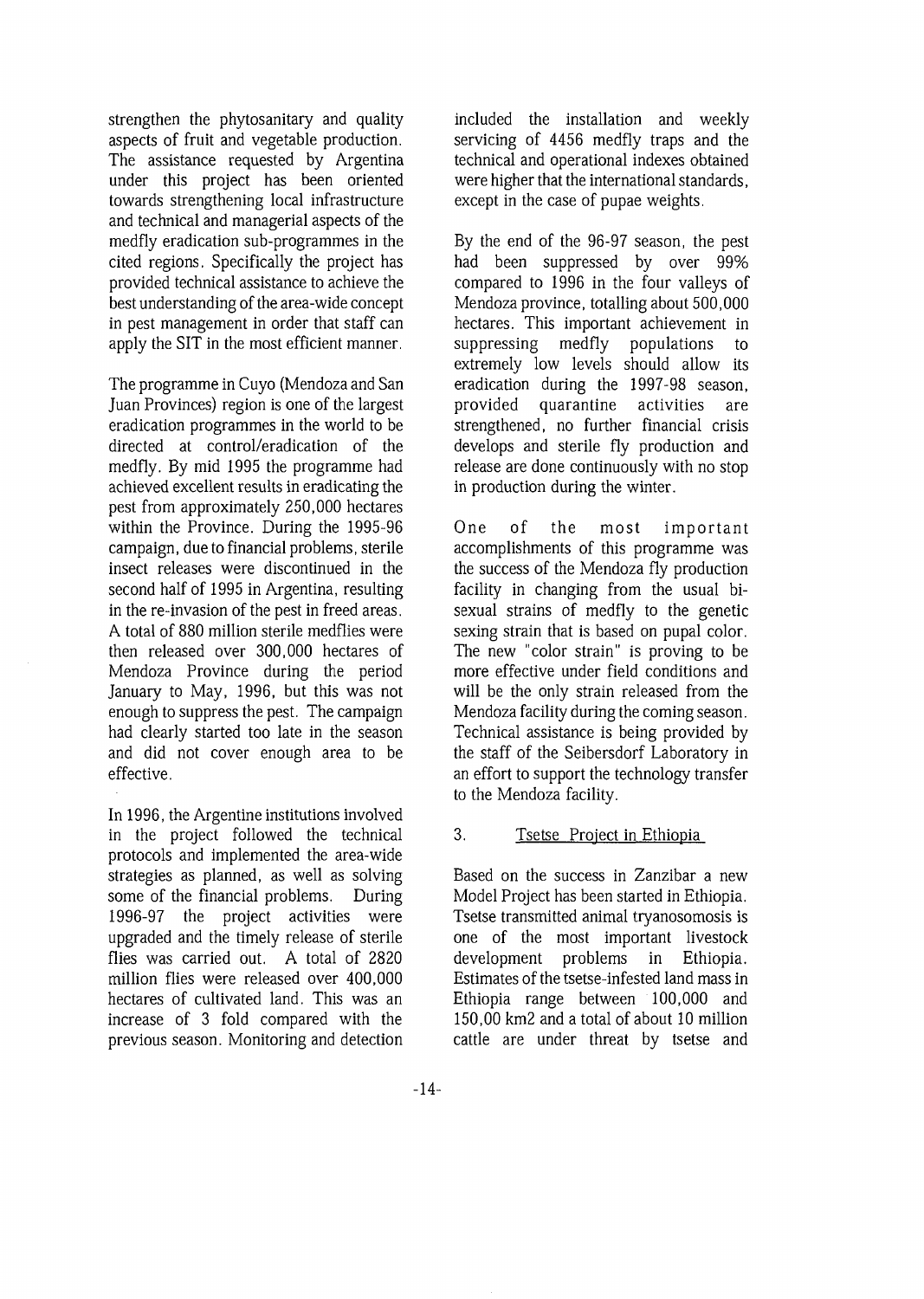trypanosomosis. It is estimated that the livelihood of some 5 million people is directly or indirectly negatively affected by the presence of the tsetse fly and the disease it transmits to livestock. This programme will be a 10 year effort that will eventually cover an area of 25,000 km2 in the Southern Rift Valley. The SIT is envisaged to supplement on-going efforts in Ethiopia on tsetse and trypanosomosis management, using an area-wide eradication approach against the resident fly species in the Rift Valley , *G. pallidipes,* (apparently the only species of tsetse in the area). The area appears to be isolated by high altitude and dry climate from other tsetse belts in the country. Any risk zones of possible re-infestation will be identified and, if necessary, taken care of by adherence to basic quarantine procedures. It is envisaged to start with a pilot zone of 5,100 km<sup>2</sup> during the first 5 years and, during the second five year period, to cover the remaining area of the valley in two uic Temanung area<br>10.000 km2 blocks

Tsetse fly and trypanosomosis surveys covering the entire prospective eradication area will start before the initiation and expansion of fly suppression activities. The project has 2 main implementation components: (i) establishment of a sterile insect production plant for provision and dispersal of sterile tsetse; this component will be centrally located and operated and (ii) the actual field operation of the fly eradication process which will be implemented on a district level. A major part of the work in the field is planned to be undertaken by the target community with technical supervision and back stopping from programme staff. The total expenditure of this long term project is estimated now at US\$ 43.8 million. The project is in the planning stages now as many changes will be made as additional

data and information are obtained.

A Technical Contract has been awarded to Drs. Knight and J. Mumford (Imperial College of Science and Technology, Ascot, UK) for the development of a decision support model on the feasibility of using the Sterile Insect Technique as a component of integrated areawide tsetse control/eradication in tsetse affected areas. Given specific conditions in any tsetse affected Member State (input parameters to the model), it is expected that the economic feasibility of an SIT component (as part of an integrated tsetse/trypanosomosis intervention effort) can be more easily assessed. Furthermore, shortcomings for specific control/eradication scenarios will be identified and serve as guidance for methods selection in field operations and for identification of priorities in research and methods development.



## **E. EXISTING AND PLANNED CO-ORDINATED RESEARCH PROJECTS**

Enhancement of the Sterile Insect Technique (SIT) through Genetic Transformation Using Nuclear Techniques (D4. 10.12)

*Objective:* To support and encourage research to discover and develop efficient genetic transformation systems for major insect pests, and make the sterile insect method more reliable, more suitable and less costly.

*Expected duration:* 5 years (1995-1999)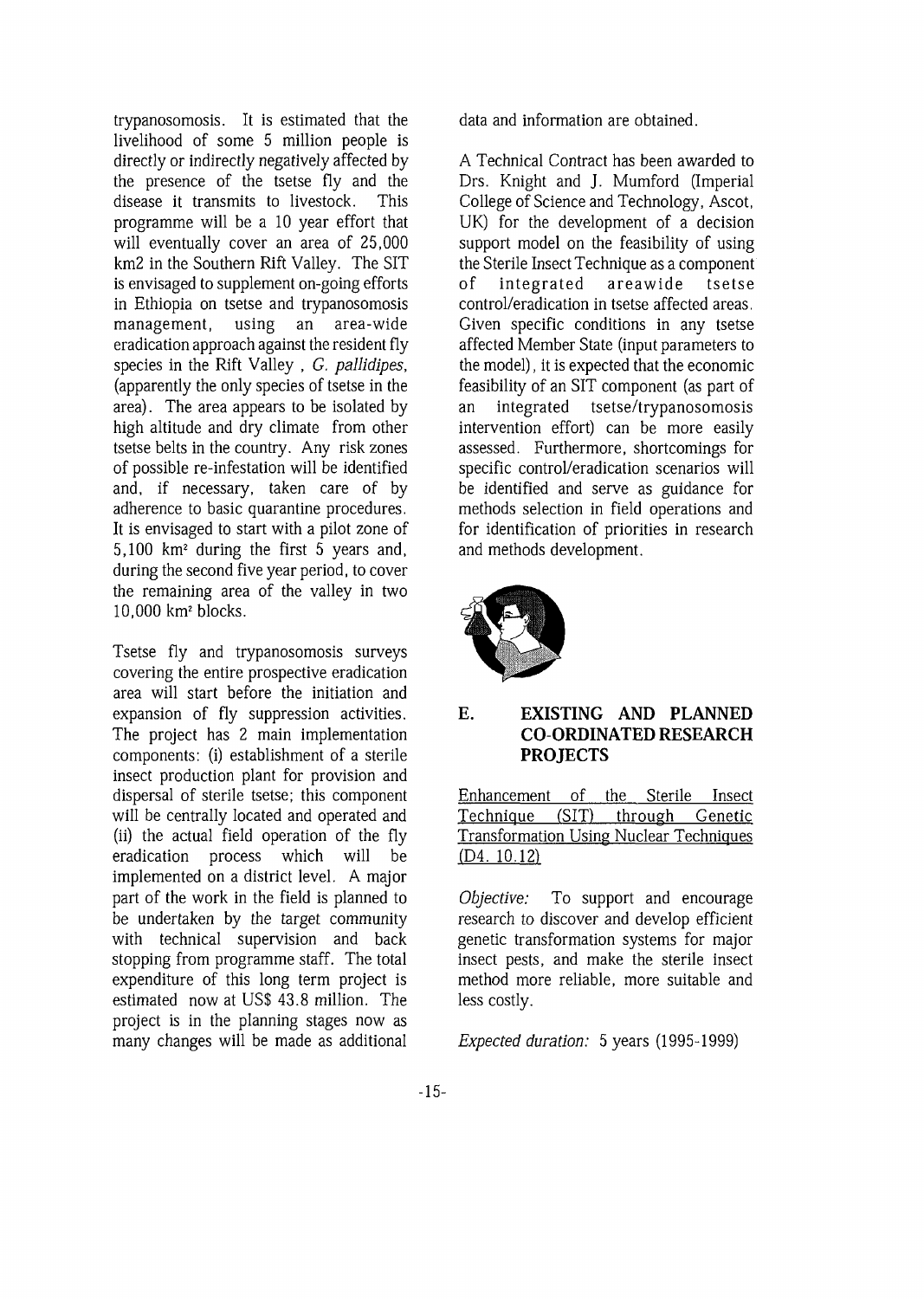*Contract Holders* (1) from Greece

*Agreement Holders* (6) from Australia, United Kingdom, United States (2) and Italy  $(2)$ .

A Molecular and Genetic Approach to Develop Sexing Strains for Field Application in Fruit Fly SIT Programmes (D4. 10.15)

*Objectives:* (1) To optimize existing medfiy strains in their genetic composition, productivity and application; (2) to advance the development of third generation strains using nuclear and molecular methods, and (3) to initiate the development of sexing systems in other fruit flies. The first objective will address the economic and operational consideration of large-scale use of the best strains available, the optimal procedures to maximize their productivity and efficiency, the potential for deploying them under different field conditions and geographical locations, and the isolation and evaluation of improved sexing genes. The second objective will incorporate molecular and biotechnology approaches into the development of genetic sexing strains. Current sexing strains are based entirely on classical genetic principles, and are, therefore, much more limited in their possibilities for manipulating the insect genome. The third objective will address the considerable interest generated in developing similar genetic sexing systems for other important fruit fly pests, particularly *Anastrepha* species in Latin America, and *Bactrocera* species in Southeast Asia. At present, genetic, cytogenetic and molecular information on these other species lags considerably behind

that of the medfiy.

*Expected duration:* 5 years (1994-99)

*Contract Holders* (6) from Argentina, Bangladesh, Brazil, Greece, Guatemala, Philippines and United States of America.

*Agreement Holders* (3) from Australia, Italy and the United States.

## Automation in Tsetse Fly Mass-rearing for Use in Sterile Insect Technique Programme (D4.20.06)

*Objective:* To improve and up-grade tsetse mass-rearing by the development and utilization of automation and other methods. Emphasis will be placed on automation of moving materials, such as the blood used to feed tsetse flies, the pupae produced by tsetse flies and the male tsetse flies which are introduced into cages with females and then removed when mating has been completed. In addition, the automation of separating male from female tsetse flies may be possible, provided one of more methods of determining the sex of tsetse fly pupae can be developed.

*Expected duration:* 5 years (1995-00)

*Contract Holders:* (5) from Austria (2), Czech Republic, Burkina Faso, Tanzania and Nigeria.

Improved Attractants for Enhancing the Efficiency of Tsetse Fly Suppression Operations and Barrier Systems Used in Tsetse Control/Eradication Campaigns (D4.20.08)

*Objective:* To improve the efficiency of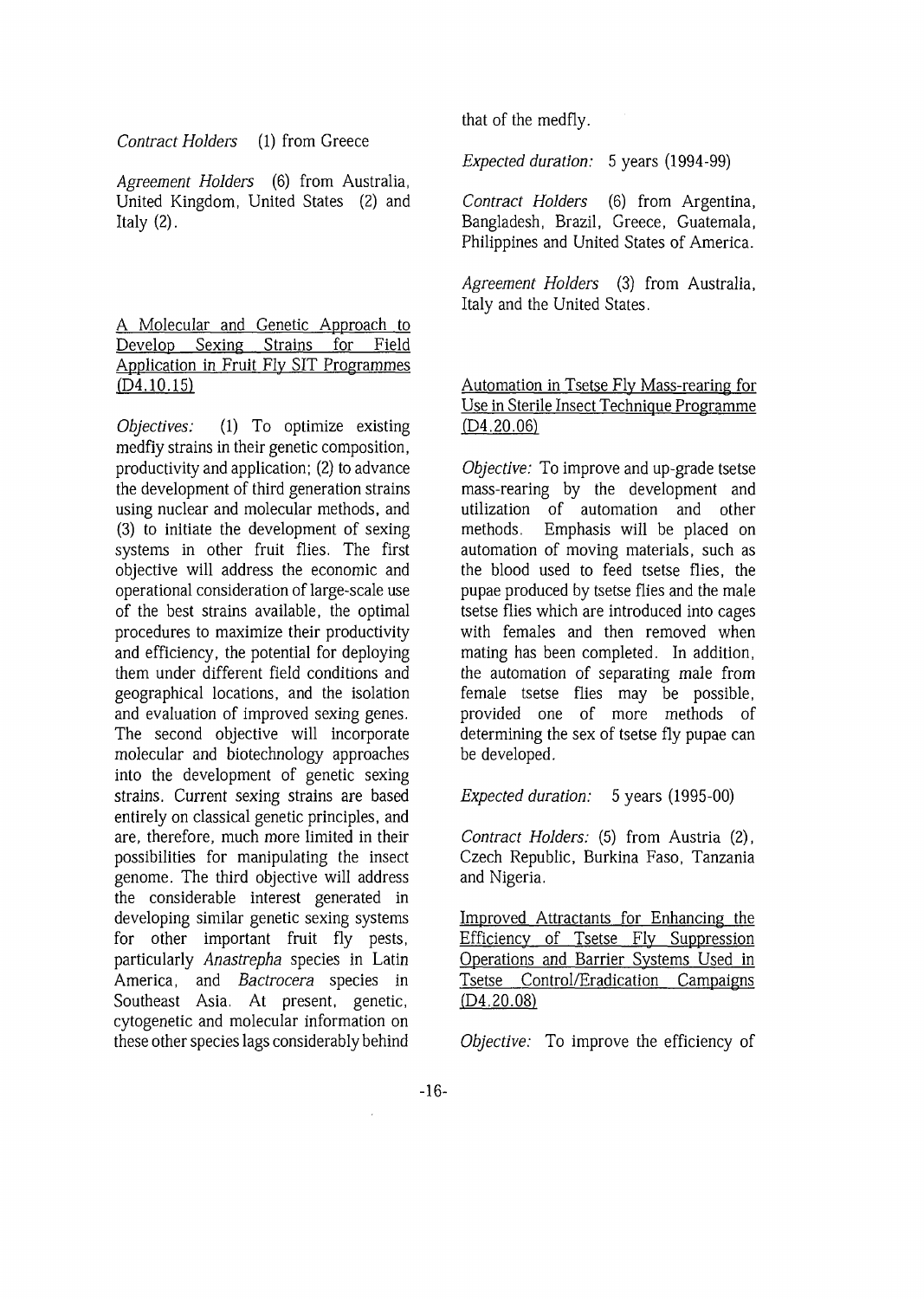pre-SIT-release fly population suppression operations and entomological monitoring of the target tsetse fly species by developing better visual and odor attractants. This will reduce the time and amount of materials required to suppress a tsetse population to densities that permit the initiation of the SIT. Currently, pre-release population suppression of *G. austeni* involves more than 80 insecticide-impregnated targets per km<sup>2</sup> for more than 18 months, whereas good attractants available for other tsetse species require only 4 to 8 targets per  $km^2$ for a period of 3 to 6 months. Moreover, reliable entomological data can be collected with less labor and investment. Thus, it will be possible to assess the progress of vector control or eradication operations, including the SIT, more easily and more accurately.

*Expected duration:* 5 years (1994-99)

*Contract Holders* (5) from Mali, Burkina Faso, Kenya and Hungary.

*Agreement Holders* (3) from the United Kingdom, the United States and Switzerland.

Evaluation of Population Suppression by Irradiated Lepidoptera and their Progeny (D4.10.ll)

*Objective:* To carry out field releases of moths given sub-sterilizing doses of radiation and to assess their impact in suppressing target pests in combination of augmentative releases of natural enemies. This requires baseline data on field populations. Special attention has been paid to field behavior of released moths, as well as the development of techniques to assess the impact of the released moths and their progeny in suppressing the native population.

*Expected duration:* 5 years (1992-98)

*Contact Holders:* (20) from Bangladesh, Brazil, Bulgaria, People's Republic of China (2), Cuba, Czech Republic, India, Indonesia, Iran, Malaysia, Mauritius, Pakistan, Philippines, Romania, Russian Federation, Syria, Tunisia, and Vietnam  $(2)$ .

*Agreement Holders (1)* from the United States of America

#### Development of Female Medfly Attractant Systems for Trapping and Sterility Assessment (D4.10.13).

*Objective: To* develop a trapping system for female medflies which will be used in practical SIT programmes using a genetic sexing strain, i.e. where only sterile males are released.

A second objective is to develop a female trap from which eggs of wild females can be obtained to estimate sterility which has been induced into the wild medfly population.

*Expected duration:* 5 years (1993-98)

*Contract Holders* (13) from Argentina, Costa Rica, Greece, Guatemala, Honduras, Mauritius, Mexico, Morocco, South Africa, Spain, Turkey, United States and Portugal.

*Agreement Holders* (1) from the United Kingdom

Medflv Mating Behavior Studies under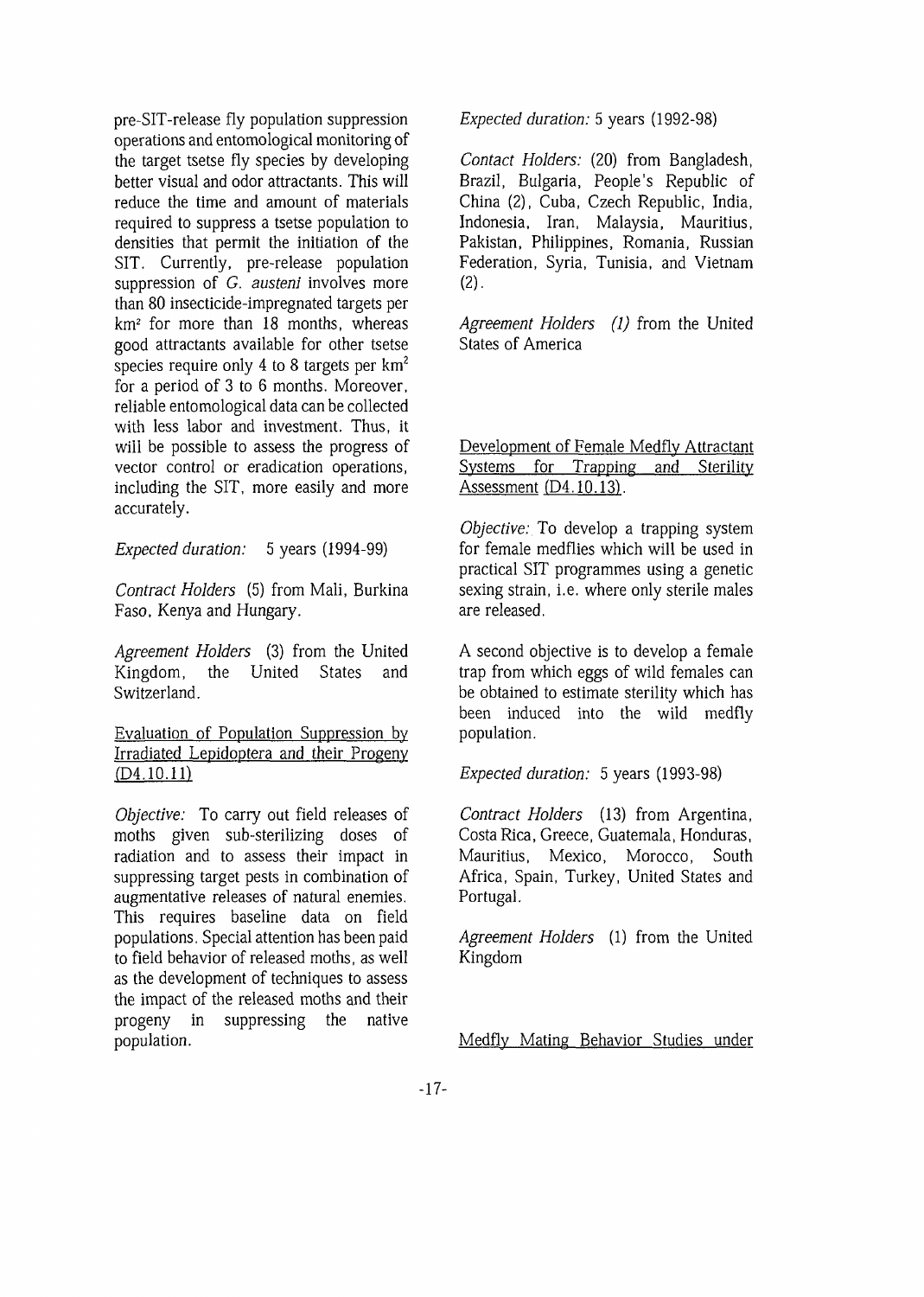#### Field Cage Conditions (D4.10.14)

*Objective:* To conduct research to develop standard reproducible tests of medfly mating behavior under field cage conditions. Once developed, the validity of these tests will be confirmed by a series of specifically designed tests to be conducted at different locations under different conditions. Once the test has been standardized and confirmed, it is anticipated that the test will be incorporated into the standard medfiy quality control tests currently being used throughout the world. The field test will be backed up by detailed video recording of medfly courtship mating behaviors, and the subsequent analysis of the observations utilizing computer software. Thus, when completed, the test will be fairly simple and straightforward to utilize and the results can be quantified.

*Expected duration:* 5 years (1993 - 98)

Contract Holders (8) from Argentina, Costa Rica, Greece, Guatemala, Israel, Mexico, Reunion and Kenya.

*Agreement Holders* (1) from the United States.

Genetic Applications to Improve the SIT for Tsetse Control/Eradication Including Genetic Sexing (D4.20.06)

*Objectives:* To obtain information for a better understanding of the phylogenetic relationships between different tsetse species, subspecies and strains, and of heritable traits that can be subjected to selection pressure. This knowledge is of particular importance during the planning and the operational stages of area-wide control/eradication campaigns. Data on genetic variation within a target population

and information on the gene flow between neighboring tsetse fly populations will have implications for planning and implementation of control campaigns. The possible development of resistance (physiological or behavioral), based on the selection of particular genotypes, will interact with and influence the type of control measure chosen and its mode of application. A second objective is to acquire knowledge on all factors, genetic and microbial, which modulate tsetsetrypanosome interaction. Knowledge of these factors could enable trypanosome refractoriness to be introduced into a target population or a mass-reared tsetse strain. A third objective is to develop tsetse strains that are more suitable for mass-rearing and release in tsetse control/eradication campaigns. Particular emphasis is laid on the development of an automated sexing method for immature fly stages (genetic sexing), and on other genetic or related techniques that foster an efficient largescale application of the SIT. This also includes research directed at a trans-taxon use of laboratory-reared sterile flies for tsetse and trypanosomiasis control or eradication activities.

*Expected duration:* 5 years (1997-02)

*Contract Holders* (3) from Greece, Kenya and Italy.

*Agreement Holders* (5) from Greece, Kenya and Belgium, Canada, United States, Italy

*The following Co-ordinated Research Programmes are scheduled to be initiated*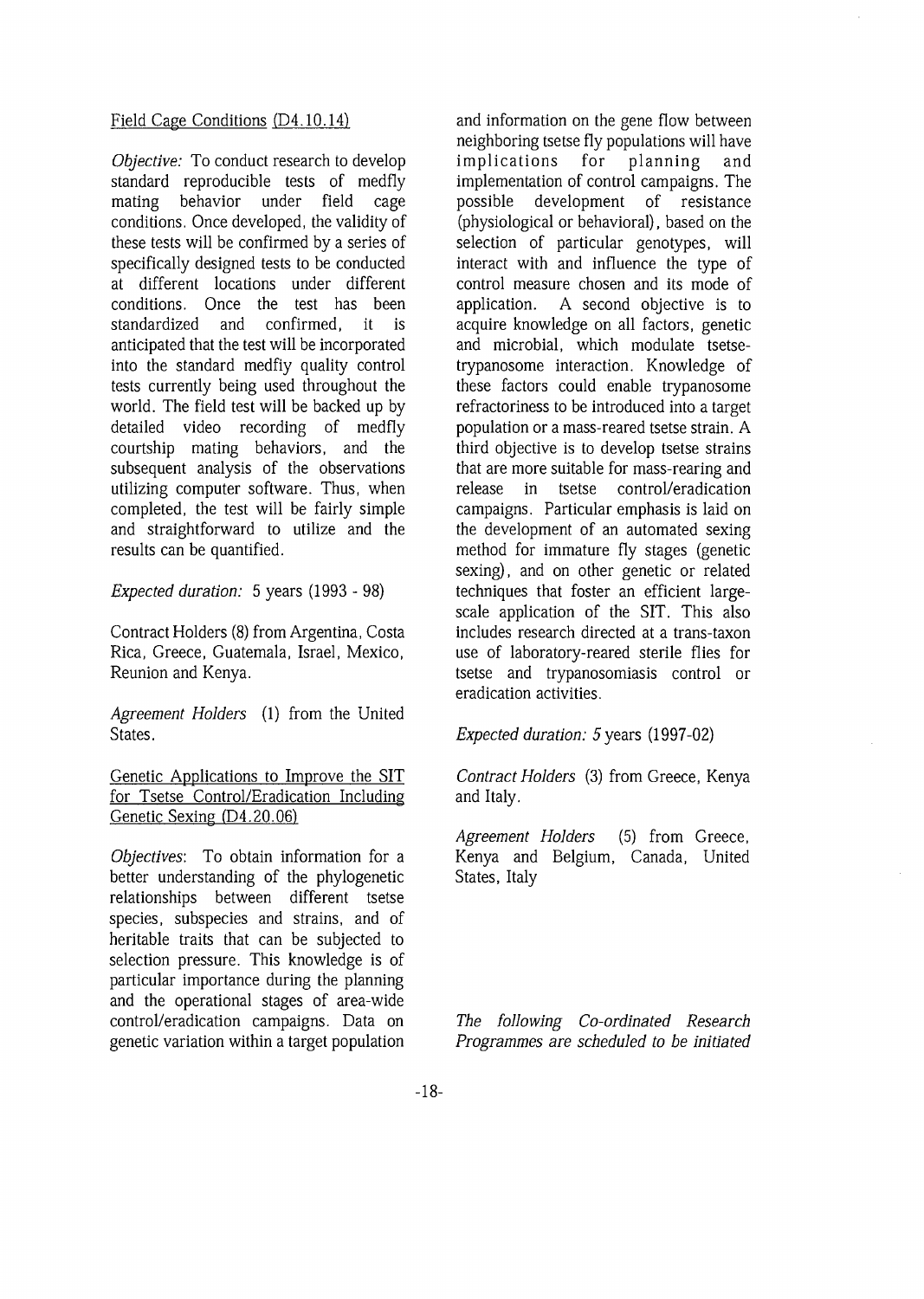*in 1998 or 1999 and we encourage applications for participation:*

Evaluating the Use of Nuclear Techniques for the Colonization and Production of Natural Enemies

*Objective:* The proposed CRP has the objective of evaluating the use of nuclear techniques in improving the production, shipping and deployment of biological control agents to manage pests, facilitate trade and protect the environment. Considerable technological advances have been made in mass-rearing of parasitoids and predators for augmentative biological control. This large scale availability of natural enemies of key insect pests opens the way for totally biological systems of pest control, where mass releases of natural enemies can suppress pest densities in the field and so act synergistically with sterile fly releases to control wild fly populations within the context of area-wide integrated pest management programmes. Nuclear techniques can also play an important role in the production of natural enemies, as recent research has shown that parasitization rates are increased in irradiated host larvae. They also can avoid the escape of prey or unparasitized adult pest insects and artificial diets for massrearing of natural enemies can be decontaminated using irradiation. (See one page summary of Consultants Report in this Newsletter as a guide for preparation of research proposals).

## *Expected duration:* 5 years (1998-03)

#### Quality Assurance of Mass Produced and Released Fruit Flies

*Objective:* To improve and standardize internationally quality control procedures for mass produced fruit flies. There are

now over ten fruit fly mass rearing facilities in the world that produce sterile flies for SIT programmes. With international trade in sterile insects becoming a reality, it is important that producers and users apply standard international quality control procedures. A CRP involving all parties involved, will allow fine-tuning and updating internationally accepted standards and procedures. A Consultants Group Meeting on the International Standardization of Quality Control Procedures for Mass Reared and Released Fruit Flies was held in May 1997 in Vienna. It recommended implementing this CRP to address those technical issues that could not be resolved and therefore require a coordinated R&D approach.

*Expected duration:* 5 years (1999-04)



#### **F. DEVELOPMENTS AT THE ENTOMOLOGY LABORATORY. SEIBERSDORF**

Medfly

## *Provision of Genetic Sexing Strains*

During the last half of 1996, genetic sexing strains were re-supplied to mass-rearing facilities in Guatemala and Argentina for use in operational programmes. The strains were successfully colonized and are producing the numbers of males required for release. Initial field data from both programmes are very encouraging. Following a six-month training at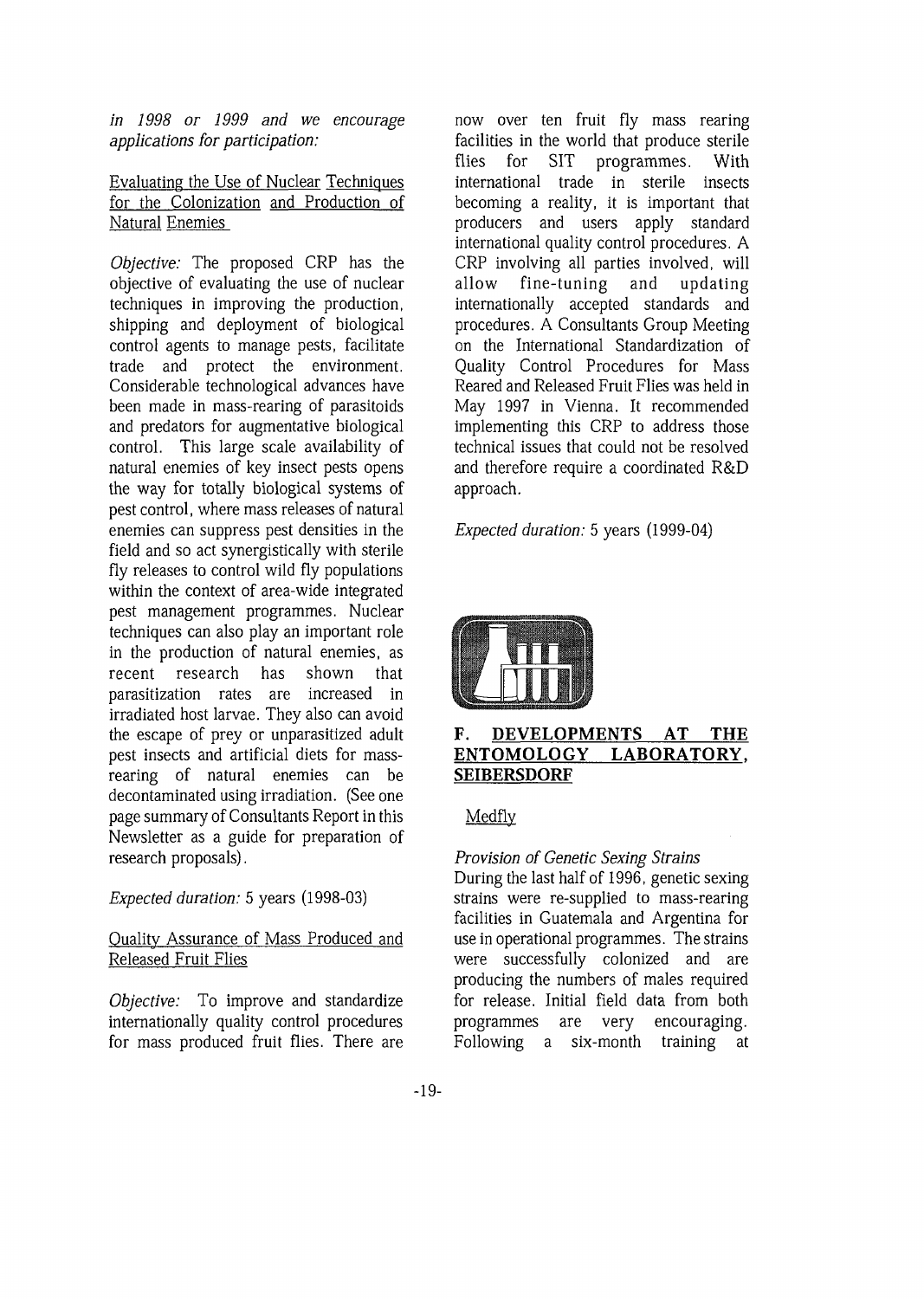Seibersdorf by the Medfly Rearing Manager from the Arica facility, Chile, colonies of three different genetic sexing strains are now being reared at the Arica plant. The *tsl* (temperature sensitive lethal) genetic sexing strain has also successfully been introduced into the new Madeira, Portugal facility. A back-crossing programme is now being carried out in Seibersdorf with Madeira field material from the target population to prepare a backup *tsl* strain for this programme.

#### *Development of a Filter System to Maximize the Integrity of Genetic Sexing Strains*

Experience over the last two years has indicated, as expected, that a slow build up of recombinants occurs during large scale mass-rearing of these strains, and a "filter system" has been developed in order to counteract this. The filter, in essence, provides "recombinant free" material as needed for the colony. The system has been introduced into Guatemala, Argentina and Madeira and is being fine tuned in Seibersdorf. In view of its benefits to maintain a strain stress-free, it should eventually be put in place in all production facilities, independent of whether bisexual or genetic sexing strains are being reared.

# *Induction of Inversions to Eliminate Recombinants in Genetic Sexing Strains* Inversions can be used in genetic sexing strains to eliminate the survival of

recombinants and hence improve strain stability. From the five putative inversion lines that were initially isolated in the first half of 1996 following a large radiation experiment, two have been cytologically confirmed. The inversions, isolated at Seibersdorf by the current manager of the Guatemala facility, are the first two inversions that have been isolated in medfly despite repeated attempts in various laboratories, and it represents a major step onward in the improvement of genetic sexing strains.

# *Genetic Transformation*

The results of the first series of injections using a *Hermes* vector did not produce any transgenic individuals. A total of 2,479 eggs were injected and 205 F-l progeny screened, and no transformants could be identified. It is not clear why the experiment failed, considering that studies in 1995 clearly demonstrated that this vector exhibited a high mobility in the medfly background. Material from this experiment is still being analyzed and based on these results, a new set of experiments will be carried out in 1997.

## *Analysis of Mating Behavior*

Mating compatibility studies on field-caged host trees using wild flies from Madeira, Guatemala, Kenya, Israel and Peru, as well as different genetic sexing strains have so far identified no major barriers to interpopulation mating. Compatibility studies with medflies from Australia, Argentina and South Africa are in preparation. So far, no dramatic differences have been observed between wild-type strains from different origins. This augurs well for the widespread application of genetic sexing or bisexual strains without necessarily having to backcross strains to the target population.

## Tsetse

## *Evaluation of the Tsetse Production Unit (TPU)*

Extensive work has been carried out on the evaluation of this unit, which moves mechanically fly cages to the blood feeding membrane. Initial adult mortality was very high. Continuous movement of the cages with flies on the machine was identified as the major cause of the mortality. The flies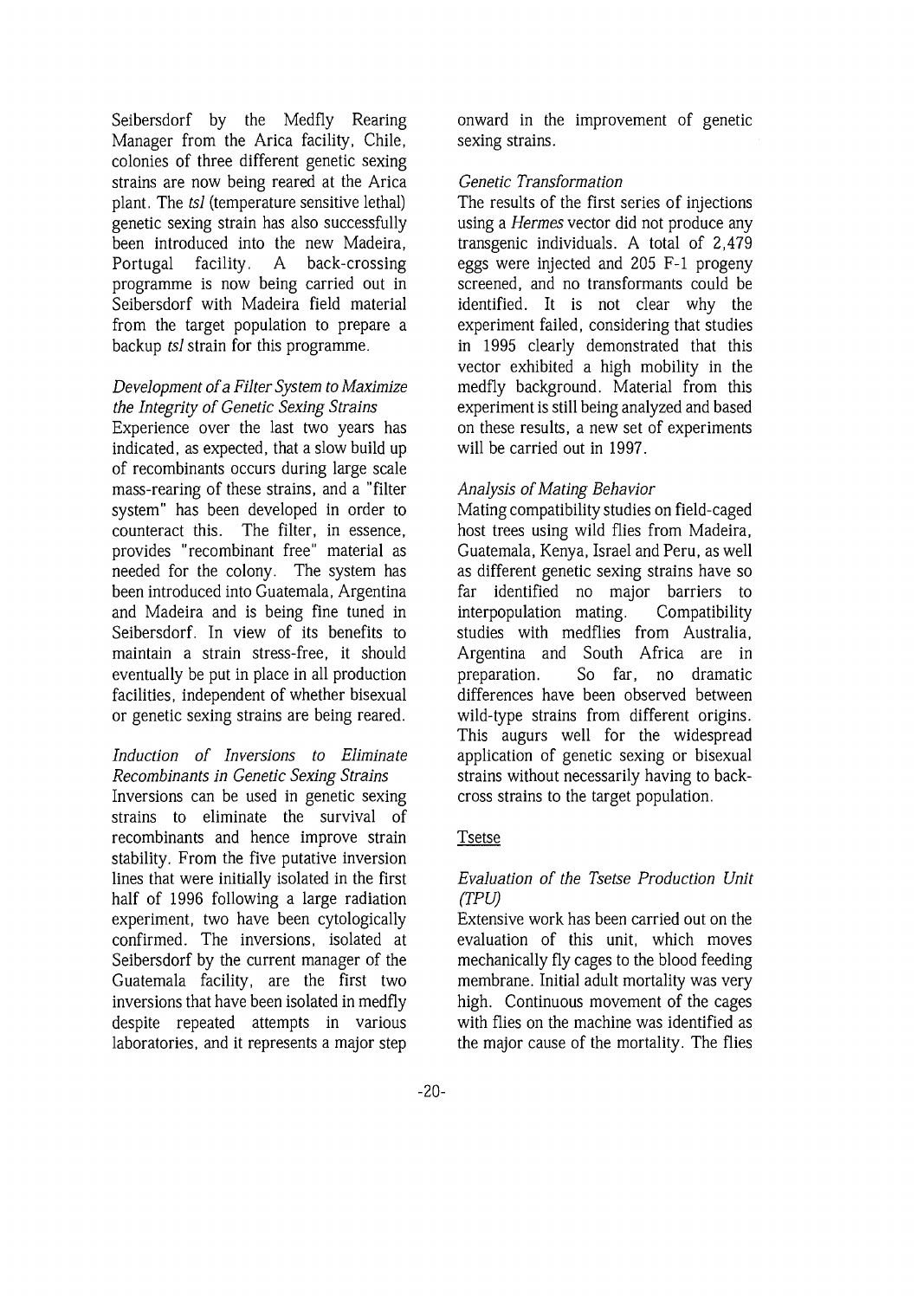are now only moved during the feeding cycle. Flies from each generation are kept separately to monitor adaptation to the new rearing process and F3 flies are now being reared. Despite the improvement in adult survival, pupal production is still unsatisfactory and the TPU colony has still to be supplemented from the standard colony. Attention is now being focused on the improvement of cage design and size.

#### *Development of Self-Stocking Production Cages*

At present all cages, including those on the TPU, are stocked by hand following chilling with a known number and sex of flies. This procedure will have to be eliminated in future large scale rearing. A system based on the weight of pupae has now been developed and tested. The system looks very promising and will be further evaluated in Tanga as well as Seibersdorf. There is some confidence that this system will indeed replace the chilling procedure.

## *Colony Maintenance and Supply of Flies*

*G. pallidipes* field material from Ethiopia is now being received on a regular basis in order to establish a large *in vitro* fed colony. A small colony has now been established using membrane feeding; the flies feed and mate satisfactorily and are producing pupae of the required quality and quantity. The speed of the build up of this colony will now largely depend on an increased supply of flies from Ethiopia. During the last half of 1996, shipments of *G. austeni* to Tanga were discontinued as the colony there had reached the required size. The increased productivity of the colony in Tanga was due partly to the technical improvements developed at Seibersdorf. The Seibersdorf *G. austeni* colony was reduced in size and is now maintained at a level to provide experimental material for automation development.

## *DNA analysis of G. pallidipes from Ethiopia*

During a two month consultancy in the laboratory (A. Cockburn, USDA, Gainesville), a start was made on the analysis of *G. pallidipes* field material from Ethiopia, as well as laboratory colonies of *G. pallidipes* from Uganda and Zimbabwe. Very few differences were found at the DNA level between the laboratory colonies suggesting that there might have been some cross-contamination of the colonies. This will be confirmed in later studies carried out in Gainesville. A DNA analysis of the Ethiopian flies showed characteristic variation and this type of analysis will be used to determine the population structure of the *G. pallidipes* in the target area.



# **G. SPECIAL NEWS AND REPORTS**

Inauguration of the New Moscamed Factory in Guatemala

The Moscamed Programme in Guatemala (Joint-Guatemala/Mexico/US A/Commission) inaugurated its new production facility at El Pino in June 1996. This facility was largely built from the sale of sterile medflies to the California medfly SIT program. The facility has four modules, each with the capacity to rear 250 million sterile medflies per week or other insects. The Moscamed programme produces both the genetically sexed *tsl* (temperature sensitive lethal) strain developed by the FAO/IAEA at the Seibersdorf Laboratory, and the standard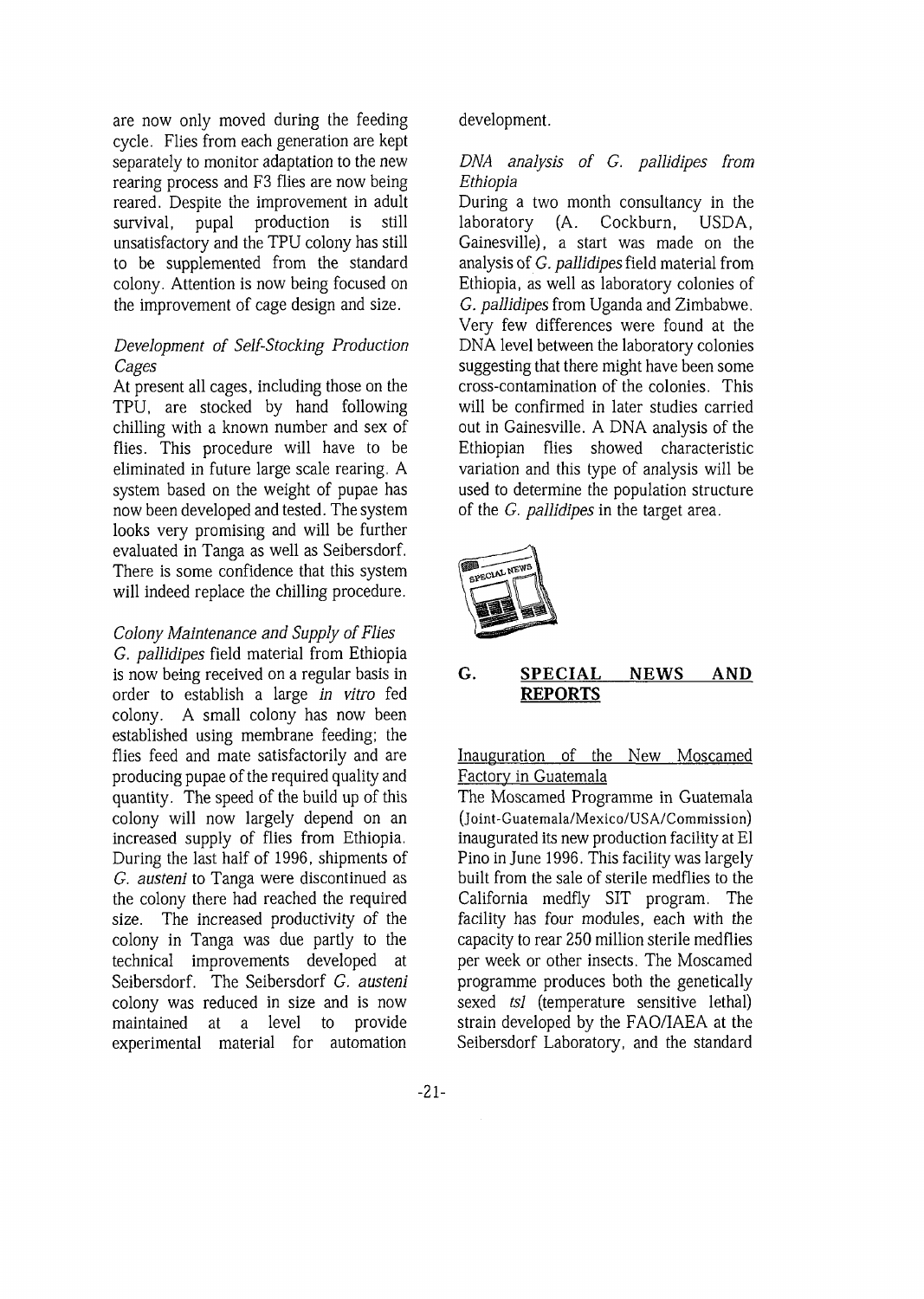bisexual strain. It continues delivering sterile flies for the preventive medfly SIT programme in the Los Angeles Basin, as well as the sterile fly barrier along the border with Mexico and Guatemala. Recently it has initiated sending sterile flies to Florida in support of the medfly eradication programme around Tampa. The California SIT programme (1994-96) was successful in eradicating medfly, and since then in the implementation of the Preventive SIT Release Programme (July 1996), in preventing the establishment of new infestations in the Los Angeles Basin.

#### Old and New World Screwworm Flies

A lot of things have been happening with screwworms in the last year. This includes both the Old World (OWS) and New World (NWS) species. Following an emergency request by Iraq, the FAO and the IAEA sent a joint mission to Baghdad in order to assess the problem of OWS fly in the country and advise *on* action to be taken. A large number of OWS cases have been found throughout central and southern Iraq, causing significant problems for the livestock industry. Training will be provided for several scientists at screwworm research/eradication sites in Mexico, Nicaragua and Malaysia to help Iraq learn to deal with the situation. Quarantine to protect OWS free countries and direct treatment are the only alternatives at this time but SIT may be considered for the future. The OWS has been reported from several different countries in the region, including some areas in Iran and along the Persian Gulf.

All of this OWS activity comes at a time when the Australian Government, under an agreement with the Government of Malaysia, has completed the construction of a OWS fly rearing facility on the Institute Haiwan, near Kluang, Malaysia. It is part of the Australian's OWS fly preparedness programme. The official opening ceremony took place on 28 April 1997. The factory has a capacity of 10 million flies per week and will initiate production for pilot tests in late 1997.

With the NWS eradication campaign being close to achieving eradication in Nicaragua, and having initiated sterile fly releases in Costa Rica, collaboration between FAO and IAEA on control/eradication of the NWS in the Caribbean is being intensified for the benefit of affected Member States in the region. Jamaica, Cuba and Hispaniola (Haiti and Dominican Republic) remain NWS infected, representing a threat to the livestock industries of the USA, Mexico and most of Central America. Preparations are under way to initiate an eradication programme in Jamaica to assess the situation in Cuba, the Dominican Republic and Haiti. Since the technology is completely developed and the large NWS facility in Tuxtla, Mexico is due to close around the year 2001, this is a good time for the Mexico-US Commission on NWS to work with the FAO and IAEA toward the goal of freeing the Caribbean of NWS.

#### More on the North Africa New World Screwworm Eradication Programme

As you may know, a number of critics have stated that weather and not SIT was the cause of the successful eradication campaign conducted in 1990-91 in Libya. Drs. Krafsur and Lindquist have recently published a paper in which they analyze the effects of weather in the Libya NWS eradication programme. Their paper was published in the Journal of Medical Entomology, vol. 33:877-87, 1996 and utilized weather data collected from Libya as well as historical data from Texas and the Southwestern United States. They concluded that based on the reordered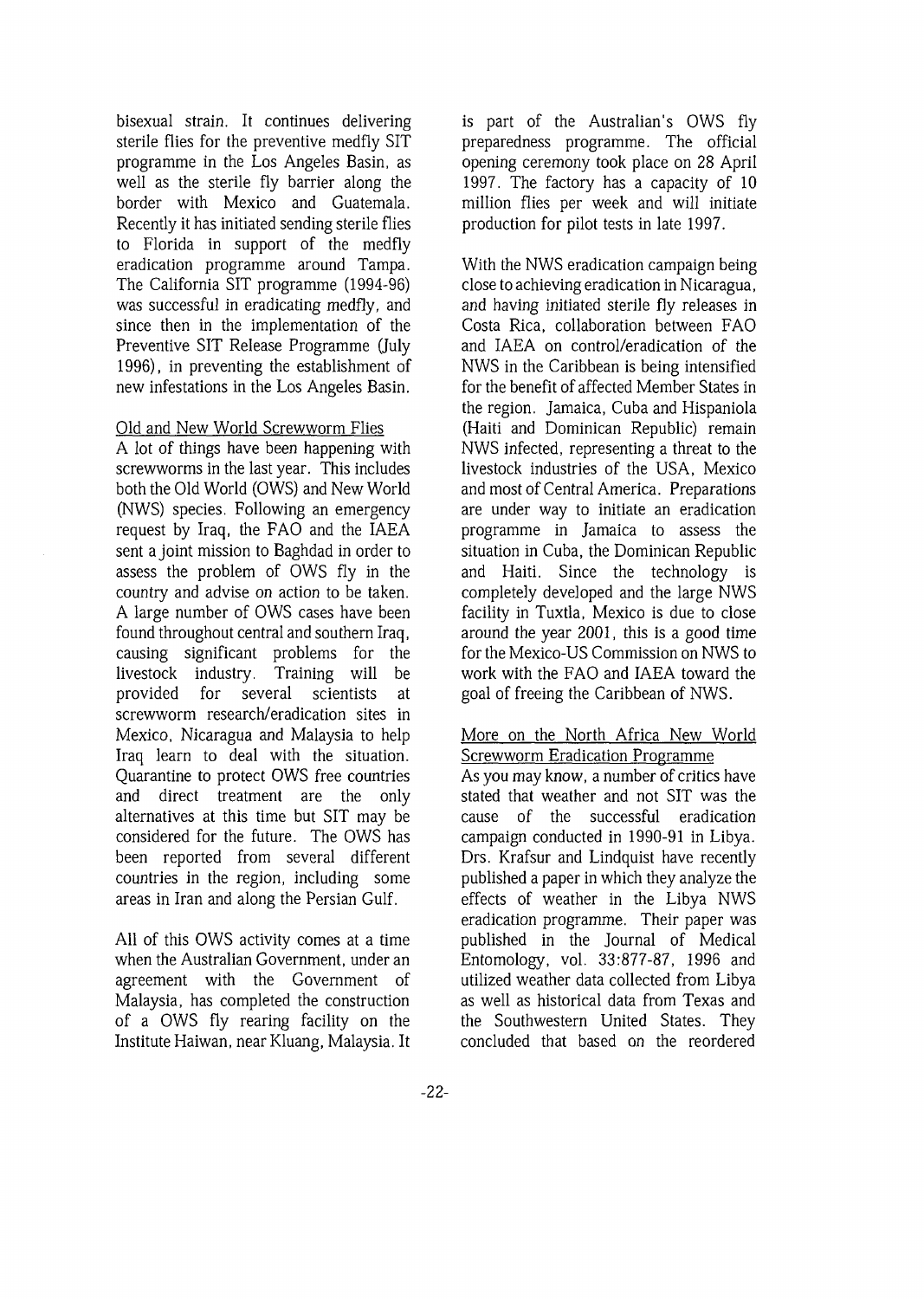temperatures, no kill of NWS pupae or adults was likely as a result of temperatures in the winter of 1990-91. Evidence of NWS overwintering in the same winter was also demonstrated by the detection of a natural infestation after winter in April and numerous captures of adult females in February, March and April. Earlier, similar ideas were advanced about eradication in Florida after 1958 and in the Southwestern US after the eradication in 1966. These ideas have no scientific basis after all the subsequent successful NWS eradication programmes in the tropics of Mexico and Central America. This paper now confirms that we can also be sure that these ideas are not scientifically supported for the Libyan SIT programme. Reprints of the paper are available upon request.

## Patrick J. Gomes joins Staff

Pat joined the Insect and Pest Control Section in September 1996 and is backstopping SIT projects in the Eastern Mediterranean. He brings with him a wealth of technical and managerial experience gained by working in plant pest control and eradication programmes within the United States, Mexico, Central America and South America. He also served as an expert for FAO in Brazil and the Joint FAO/IAEA in Morocco. As a former USDA employee for over 20 years, he served as a plant protection officer, plant pest identifier, national survey coordinator, co-director of the Mexico/US Cooperative Medfly programme in Mexico, Assistant Area Director of Plant Health Programmes in Central America and Area Director of Plant Pest Programmes in Northwestern Mexico including the Sonora pest free area. He has a strong background in preparing environmental assessments, economic benefit/cost analysis, pest risk analysis and programme planning. He now serves as the Chairman of the Steering

Committee for the 5th International Fruit Fly Symposium that will be held in Penang, Malaysia 1-5 June 1998. Pat will focus his efforts on implementation of proposed subregional SIT projects aimed at control of the Medfly in the Eastern Mediterranean. Technical Co-operation Projects are underway in Israel, Jordan, Lebanon, Syria and Crete.

# **H. PUBLICATIONS**

## *Special items (1995-1997)*

Control of the Mediterranean Fruit Fly in the Near East Region Using the Sterile Insect Technique.

Subregional Proposals to Eradicate the Medfly and Establish Fruit Fly Free Areas in Cyprus, Egypt, Israel, Jordan, Lebanon, The Syrian Arab Republic and The Territories Under The Jurisdiction Of The Palestinian Authority. Document based on a FAO/IAEA Experts Meeting. STI/PUB/1020, IAEA Vienna (1997).

Tanzanian Tsetse Brief, Newsletter No. 4 (1996)

Standardization of Medfly Trapping for use in Sterile Insect Techniqe Programmes. Final Report. IAEA-TECDOC-883, Vienna (1996)

Economic Evaluation of Damage Caused by, and methods of control of, the Mediterranean Fruit Fly in the Maghreb. An analysis covering three options, including the sterile insect technique. Report of an expert group organized by the IAEA and FAO. IAEA-TECDOC-830, IAEA, Vienna (1995).

French version: IAEA-TECDOC-830/F, Vienna (1995)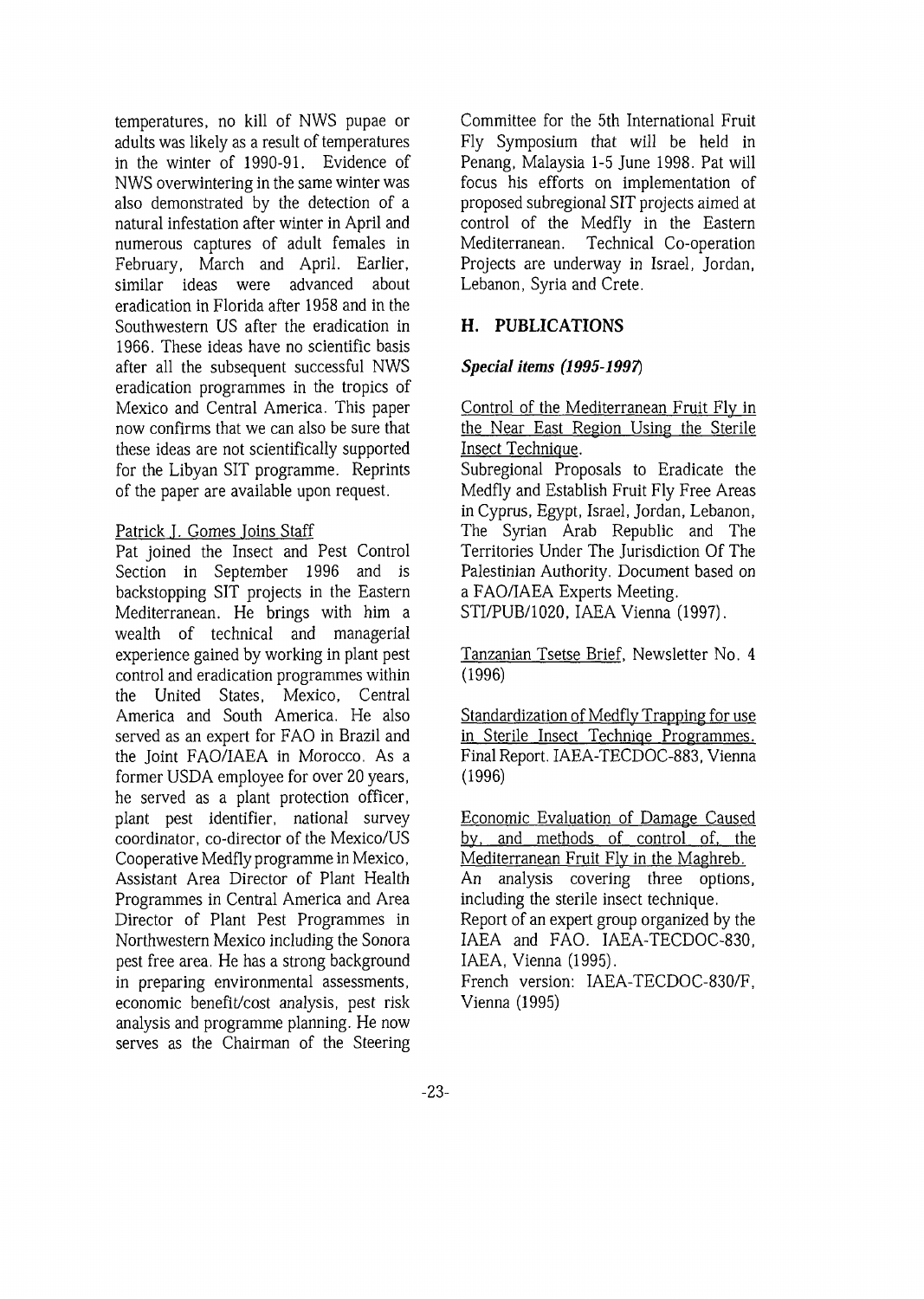## *Proceedings of Consultant and Advisory Group Meetings*

The Potential of the Sterile Insect Technique and Other Genetic Methods for Control of Malaria-Transmitting Mosquitoes. Consultants' Meeting, Vienna, 29 July - 2 August, 1996. IAEA, Vienna (1996).

## *Manuals and Booklets*

Required Quality Control Tests, Quality Specifications, and Shipping Procedures for Mass-Produced Tephritid Fruit Flies for Sterile Insect Control Programmes, (in preparation)

# *Publications in Scientific Journals and Conference Proceedings (1996-1997)*

Hendrichs, J., Franz, G., Rendon, P., 1995. Increased Effectiveness and Applicability of the Sterile Insect Technique Through Male-Only Releases for Control of Mediterranean Fruit Flies during Fruiting Seasons. J. App. Entomol. 119:371-377.

Cayol, J.P., 1996 Box-thorn, key season host of the Mediterranean fruit fly. Int. J. of Pest Management, 42, 325-329

Fisher, K.T., 1996 "Queensland fruit fly *{Bactrocera tryom):* Eradication from Western Australia", Economic Fruit Flies: A World Assessment of their Biology and Management (Proc. 4th Int. Symp. Clearwater, FL, 1994), (McPheron, B.A., Steck, G.C., Eds), St. Lucie Press, Delray Beach, FL 535-541.

Franz, G., Kerremans, Ph., Rendon, P., Hendrichs, J. 1996. Development and application of genetic sexing systems for the Mediterranean fruit fly based on a temperature sensitive lethal. In: Fruit Fly Pests: A World Assessment of their Biology and Management (McPeron, B. A., Steck, G.C. Eds.). St. Lucie Press, Delray Beach, pp. 185-191. ISBN 1-57444-014-4.

Hendrichs, J. 1996. Action programmes against fruit flies of economic importance. In: Fruit Fly Pests: A World Assessment of their Biology and Management (McPheron, B.A., Steck, G.C. Eds.). St Lucie Press, Delray Beach, pp. 513-519. ISBN 1-57444-014-4.

Hendrichs, J., Katsoyannos, B.I., Gaggl, K., Wornoayporn, V. 1996. Competitive behaviour of males of Mediterranean fruit fly, C. capitata, genetic sexing strain Vienna-42. In: Fruit Fly Pests: A World Assessment of their Biology and Management (McPheron, B.A., Steck, G.C. Eds.). St Lucie Press, Delray Beach, pp. 405-414. ISBN 1-57444-014-4.

Mansour, M., Franz, G. 1996. A rapid test for distinguishing irradiated from unirradiated medfly, Ceratitis capitata (Diptera: Tephritidae) larvae. In: Fruit Fly Pests: A World Assessment of their Biology and Management (McPheron, B.A., Steck, G.C. Eds.). St Lucie Press, Delray Beach, pp. 505-510. ISBN 1-57444-014-4.

Mansour, M., Franz, G. 1996. Effect of gamma radiation on phenoloxidase activity in Mediterranean fruit fly (Diptera: Tephritidae) larvae. J. Econ. Entomol. 89:695-699.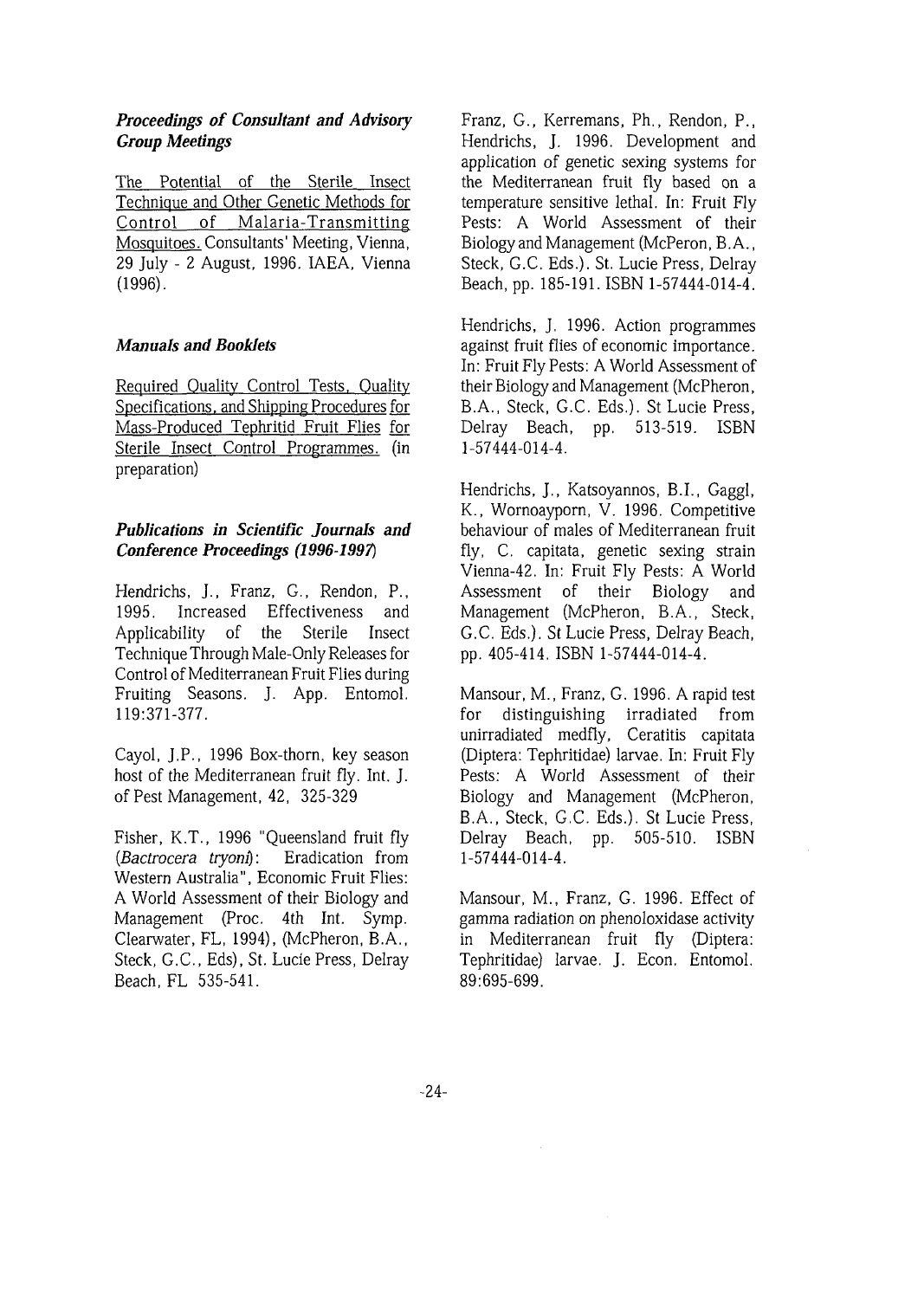Prokopy, Ronald J., Poramarcom, Ratana, Sutanwawong, Ranu D., and Hendrichs, Jorge, 1966. Localization of Mating Behavior of Released *Bactrocera dorsalis* Flies on Host Fruit in an Orchard. Journal of Insect Behavior, Vol. 9, No. 1,

Rendon, P., Franz, G., Wood, R.J. 1996. Assessment of irradiation doses for tsl strain Vienna-42. In: Fruit Fly Pests: A World Assessment of their Biology and Management (McPheron, B.A., Steck, G.C. Eds.). St Lucie Press, Delray Beach, pp. 193-196. ISBN 1-57444-014-4.

Robinson, A.S., Zacharopoulou, A., 1996, "Review of Session VI, Genetics/Biochemisry", Economic Fruit Flies: A World Assessment of their Biology and Management (Proc. 4th Int. Symp. Clearwater, FL, 1994), (McPheron, B.A. Steck, G.C., Eds), St. Lucie Press, Delray Beach, FL 199-203.

Willhoeft, U., Franz, G., Mclnnis, D.O. 1996. Towards the application of genetic sexing in tephritial SIT programmes. In: Fruit Fly Pests: A World Assessment of their Biology and Management (McPheron, B.A., Steck, G.C. Eds.). St Lucie Press, Delray Beach, pp. 179-184. ISBN 1-57444-014-4.

Willhoeft, U., Franz G., 1996, Identification of the sex-determining region of the *Ceratitis capitata* Y chromosome by deletion mapping, Genetics 144, 737-745.

Willhoeft, U.. Franz, G., 1996, Comparison of the mitotic karyotypes of *Ceratitis capitata, C. rosa* and *Trirhithrum coffeae* Bezzi (Diptera: Tephritidae) by C-Banding and Fish, Genome 33 884-889.

Mansour, M., Franz, G. 1997. Gamma radiation as a quarantine treatment for the medfly, Ceratitis capitata (Wied) (Diptera:Tephritidae). J. Econ. Entomol. (in press)

Willhoeft, U., Fluorescence *in situ* hybridization of ribosomal DNA to mitotic chromosomes of tsetse flies (Diptera: Glossinidae: Glossina), Chromosome Research (in press).